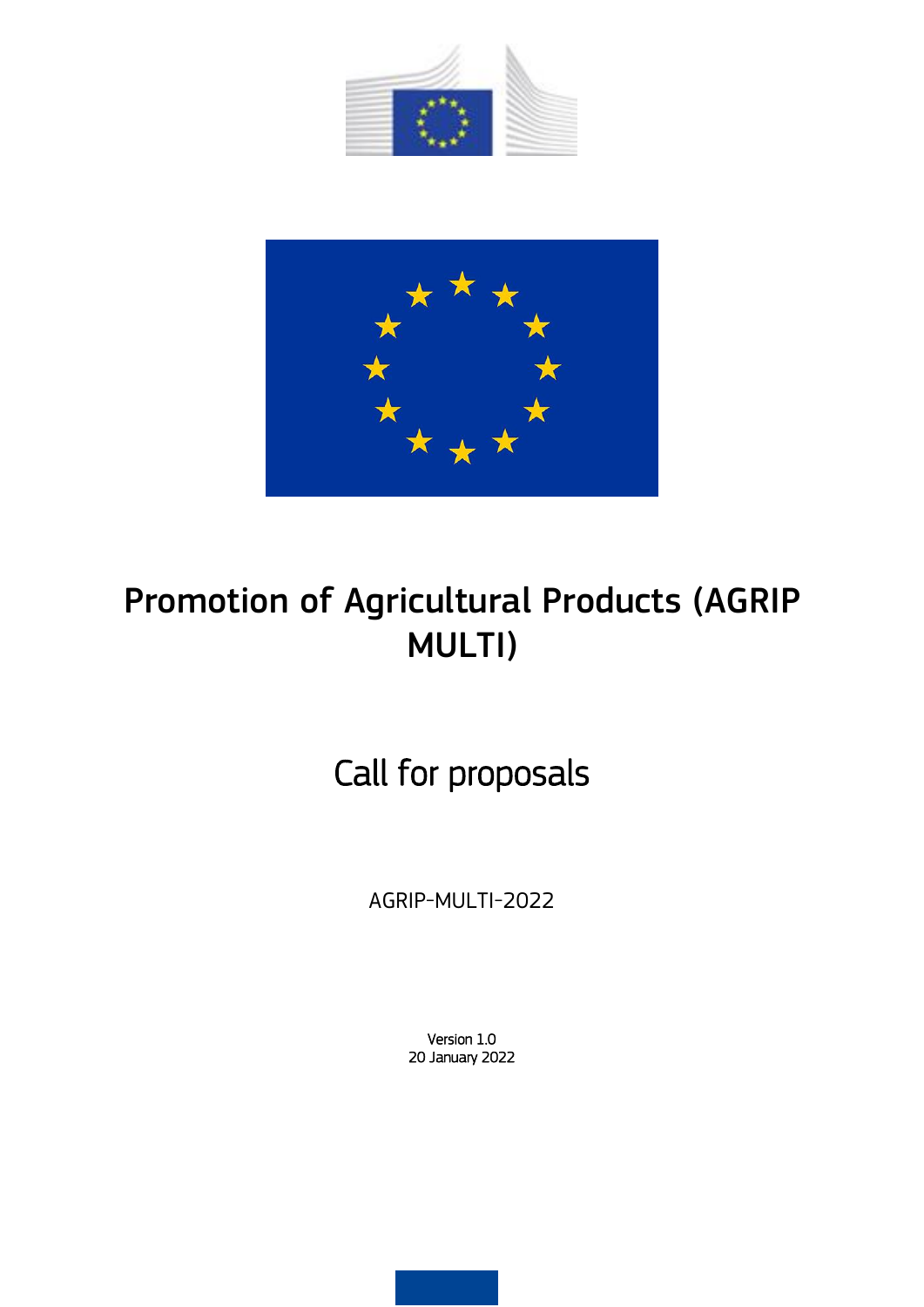

EUROPEAN RESEARCH EXECUTIVE AGENCY (REA)

REA.B – Green Europe **B.4 – Agri-Food promotion, Environmental Observation and Innovative Governance** 

# **CALL FOR PROPOSALS**

#### **TABLE OF CONTENTS**

This is a call for proposals for EU **action grants** in the field of **Information provision and promotion measures concerning European agricultural products (AGRIP Programme)** implemented in the internal market and in third countries through multi programmes.

The regulatory framework for this EU Funding Programme is set out in:

- Regulation 2018/1046 [\(EU Financial Regulation](https://eur-lex.europa.eu/legal-content/EN/ALL/?uri=CELEX:32018R1046&qid=1535046024012)<sup>1</sup>),
- the basic act Regulation  $1144/2014^2$ ,
- Commission Delegated Regulation  $2015/1829^3$  and
- Commission Implementing Regulation [2015/1831](https://eur-lex.europa.eu/legal-content/EN/ALL/?uri=CELEX:32015R1831&qid=1611583354658)<sup>4</sup>

The call is launched in accordance with the 2022 Work Programme<sup>5</sup> and will be managed by the **European Research Executive Agency (REA)** entrusted by the European Commission with the management of the promotion policy.

<sup>1</sup> Regulation (EU, Euratom) 2018/1046 of the European Parliament and of the Council of 18 July 2018 on the financial rules applicable to the general budget of the Union, amending Regulations (EU) No 1296/2013, (EU) No 1301/2013, (EU) No 1303/2013, (EU) No 1304/2013, (EU) No 1309/2013, (EU) No 1316/2013, (EU) No 223/2014, (EU) No 283/2014, and Decision No 541/2014/EU and repealing Regulation (EU, Euratom) No 966/2012

<sup>&</sup>lt;sup>2</sup> Regulation (EU) No 1144/2014 of the European Parliament and of the Council of 22 October 2014 on information provision and promotion measures concerning agricultural products implemented in the internal market and in third countries and repealing Council Regulation (EC) No 3/2008 (OJ L 317, 4.11.2014, p. 56).

<sup>3</sup> Commission Delegated Regulation (EU) 2015/1829 of 23 April 2015 supplementing Regulation (EU) No 1144/2014 of the European Parliament and of the Council on information provision and promotion measures concerning agricultural products implemented in the internal market and in third countries (OJ L 266, 13.10.2015, p. 3).

<sup>4</sup> Commission Implementing Regulation (EU) 2015/1831 of 7 October 2015 laying down rules for application of Regulation (EU) No 1144/2014 of the European Parliament and of the Council on information provision and promotion measures concerning agricultural products implemented in the internal market and in the third countries (OJ L 266, 13.10.2015, p. 14).

<sup>5</sup> Commission Implementing Decision C(2021) 9236 final of 15 December 2021 concerning the adoption of the work programme for 2022 and the financing decision for the implementation of the information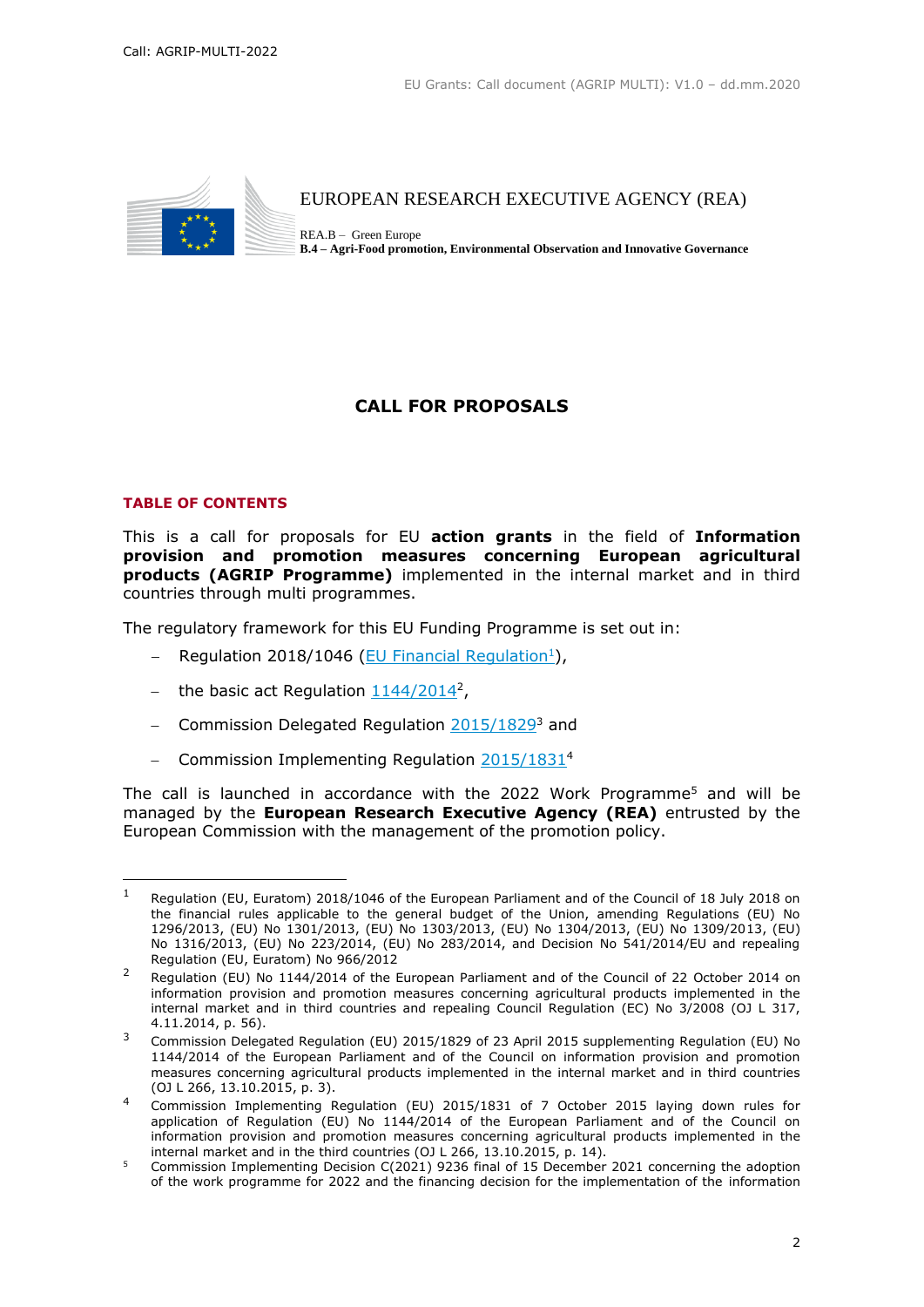The call covers the following **topics in internal market**:

- **AGRIP-MULTI-2022-IM**
- **AGRIP-MULTI-2022-IM-ORGANIC**
- **AGRIP-MULTI-2022-IM-SUSTAINABLE**
- **AGRIP-MULTI-2022-IM-FRESH FRUIT AND VEGETABLES**

And the following **topics in third countries**:

- **AGRIP-MULTI-2022-TC-ALL**
- **AGRIP-MULTI-2022-TC-ORGANIC OR SUSTAINABLE**

We invite you to read the **call documentation** carefully, and in particular this Call Document, the [Model Grant Agreement,](https://ec.europa.eu/info/funding-tenders/opportunities/docs/2021-2027/agrip/agr-contr/multi-mga_agrip_en.pdf) the [EU Funding & Tenders Portal Online](https://ec.europa.eu/info/funding-tenders/opportunities/docs/2021-2027/common/guidance/om_en.pdf)  [Manual,](https://ec.europa.eu/info/funding-tenders/opportunities/docs/2021-2027/common/guidance/om_en.pdf) the [AGRIP Programme Guide](https://ec.europa.eu/info/funding-tenders/opportunities/docs/2021-2027/agrip/guidance/programme-guide_agrip_en.pdf) and the EU Grants AGA — [Annotated Grant](https://ec.europa.eu/info/funding-tenders/opportunities/docs/2021-2027/common/guidance/aga_en.pdf)  [Agreement.](https://ec.europa.eu/info/funding-tenders/opportunities/docs/2021-2027/common/guidance/aga_en.pdf)

These documents provide clarifications and answers to questions you may have when preparing your application:

- the Call Document outlines the:
	- background, objectives, scope, activities that can be funded and the expected results (sections 1 and 2)
	- timetable and available budget (sections 3 and 4)
	- admissibility and eligibility conditions (including mandatory documents; sections 5 and 6)
	- criteria for financial and operational capacity and exclusion (section 7)
	- evaluation and award procedure (section 8)
	- award criteria (section 9)
	- legal and financial set-up of the Grant Agreements (section 10)
	- how to submit an application (section 11)
- the Online Manual and the AGRIP Programme Guide outlines the:
	- procedures to register and submit proposals online via the EU Funding & Tenders Portal ('Portal')
	- recommendations for the preparation of the application
- $-$  the AGA  $-$  Annotated Grant Agreement contains:

1

 detailed annotations on all the provisions in the Grant Agreement you will have to sign in order to obtain the grant *(including cost eligibility, payment schedule, accessory obligations, etc)*.

provision and promotion measures concerning agricultural products implemented in the internal market and in third countries.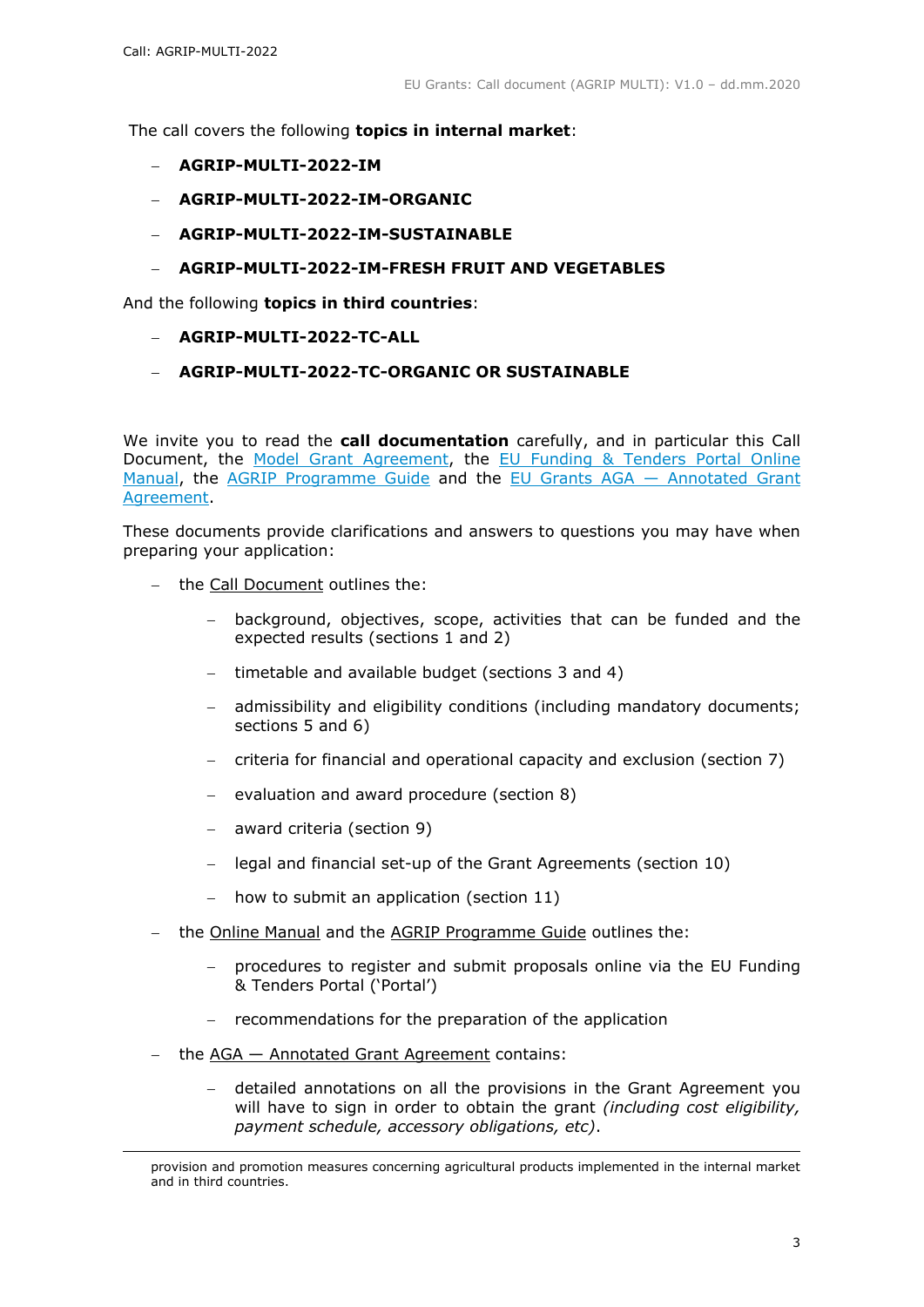You are also encouraged to visit the [Promotion of Agricultural Products Portal](https://rea.ec.europa.eu/funding-and-grants/promotion-agricultural-products_en) to consult the list of projects funded previously.

#### **1. Background**

The general objective of the AGRIP Programme is to enhance the competitiveness of the EU agricultural sector.

The specific objectives of this Programme are to:

- (a) increase awareness of the merits of EU agricultural products and of the high standards applicable to the production methods in the Union
- (b) increase the competitiveness and consumption of EU agricultural products and certain food products and to raise their profile both inside and outside the EU
- (c) increase the awareness and recognition of EU quality schemes
- (d) increase the market share of EU agricultural products and certain food products, specifically focusing on those markets in third countries that have the highest growth potential
- (e) restore normal market conditions in the event of serious market disturbance, loss of consumer confidence or other specific problems.

#### **2. Objectives — Themes and priorities — Activities that can be funded — Expected impact**

#### *AGRIP-MULTI-2022-IM*

#### *Objectives*

 For information provision and promotion programmes aiming at increasing the awareness and recognition of Union quality schemes mentioned in Article 5(4)(a) and (c) of Regulation (EU) No 1144/2014 the objective is to increase the awareness and recognition of the Union quality schemes, namely:

(a) quality schemes: protected designation of origin (PDO), protected geographical indication (PGI), traditional speciality guaranteed (TSG) and optional quality terms;

(b) the logo for quality agriculture products specific to the outermost regions of the Union.

One of the expected results is to increase the levels of recognition of the logo associated with the Union quality schemes by the European consumers and increased knowledge of the information the quality schemes aim to provide. According to special Eurobarometer (No 504), only 14% of Europeans consumers recognize the logos of products that benefit from a protected designation of origin (PDO), 20% recognise a protected geographical indication (PGI), and 14% recognise a traditional specialty guaranteed, these being the main Union quality schemes.

The expected ultimate impact is to increase awareness of the Union quality scheme and to enhance the competitiveness and consumption of Union agri-food products registered under a Union quality scheme, raise their profile and increase their market share.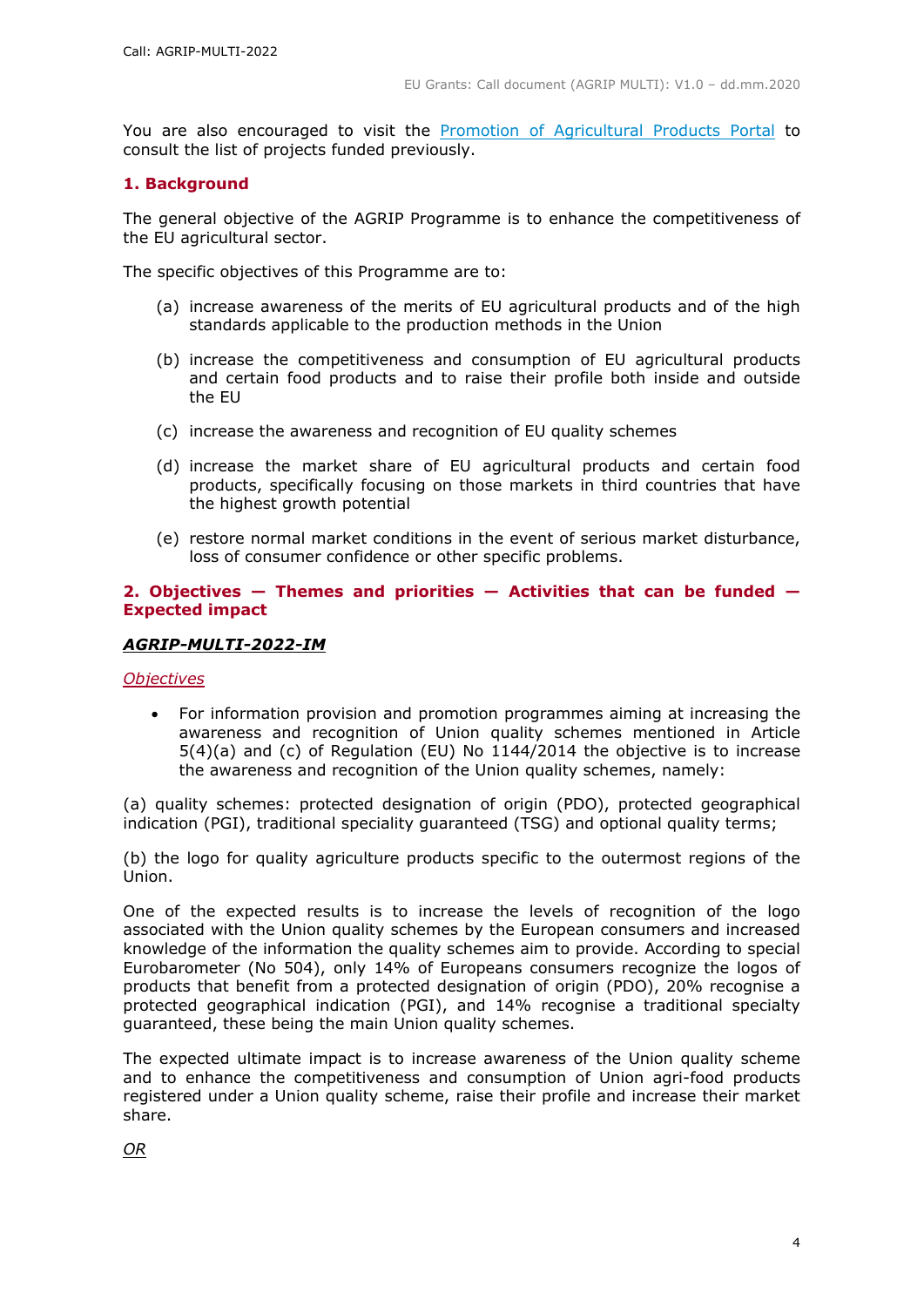For information provision and promotion programmes highlighting the specific features of agricultural methods in the Union and the characteristics of EU agri-food products and quality schemes mentioned in Article 5(4)(d) of Regulation (EU) No 1144/2014:

The objective is to highlight at least one of the specific features of agricultural production methods in the Union, particularly in terms of food safety, traceability, authenticity, labelling, nutritional and health aspects, animal welfare, respect for the environment and sustainability (including climate benefits such as the greenhouse gas emissions reduction and/or increase in carbon removals) and the characteristics of agricultural and food products, particularly in terms of their quality, taste, diversity or traditions.

The expected impact is to increase the awareness of the merits of Union agricultural products by the consumers and to enhance the competitiveness and consumption of the concerned Union agri-food products, raise their profile and increase their market share.

# *AGRIP-MULTI-2022-IM-ORGANIC*

## *Objectives*

The objective is to increase the awareness and recognition of the Union quality scheme on organic production.

Information and promotion programmes on the Union quality scheme on organic production method should be a key priority in the internal market since this scheme provides consumers with assurances on the sustainability, quality and characteristics of the product and the production process used, the environmental benefits they generate and achieve added value for the products concerned and enhance their market opportunities.

One of the expected results is to further increase the levels of recognition of the EU organic logo by the European consumers and increased knowledge of the information the organic logo aims to provide. According to special Eurobarometer (No 504), the awareness of the organic farming logo has increased by 29 percentage points since 2017 with 56% of European consumers who recognize the EU logo of organic farming.

The expected ultimate impact is to increase awareness of the Union quality scheme on organic production and to enhance the competitiveness and consumption of organic products, raise their profile and increase their market share.

# *AGRIP-MULTI-2022-IM- SUSTAINABLE*

#### *Objective*

Actions should highlight the sustainability of Union agriculture, stressing its beneficial role for climate action and the environment.

Actions should address how the product(s) promoted and its/their production method(s) contribute to climate change mitigation (e.g. reduction in greenhouse gas emissions and/or increase in carbon removals) and/or adaptation (e.g. climateresistant crops and crop varieties).

In addition, actions should address at least one of the following:

(i) biodiversity conservation and sustainable use of natural resources (e.g. wildlife, landscape, genetic resources);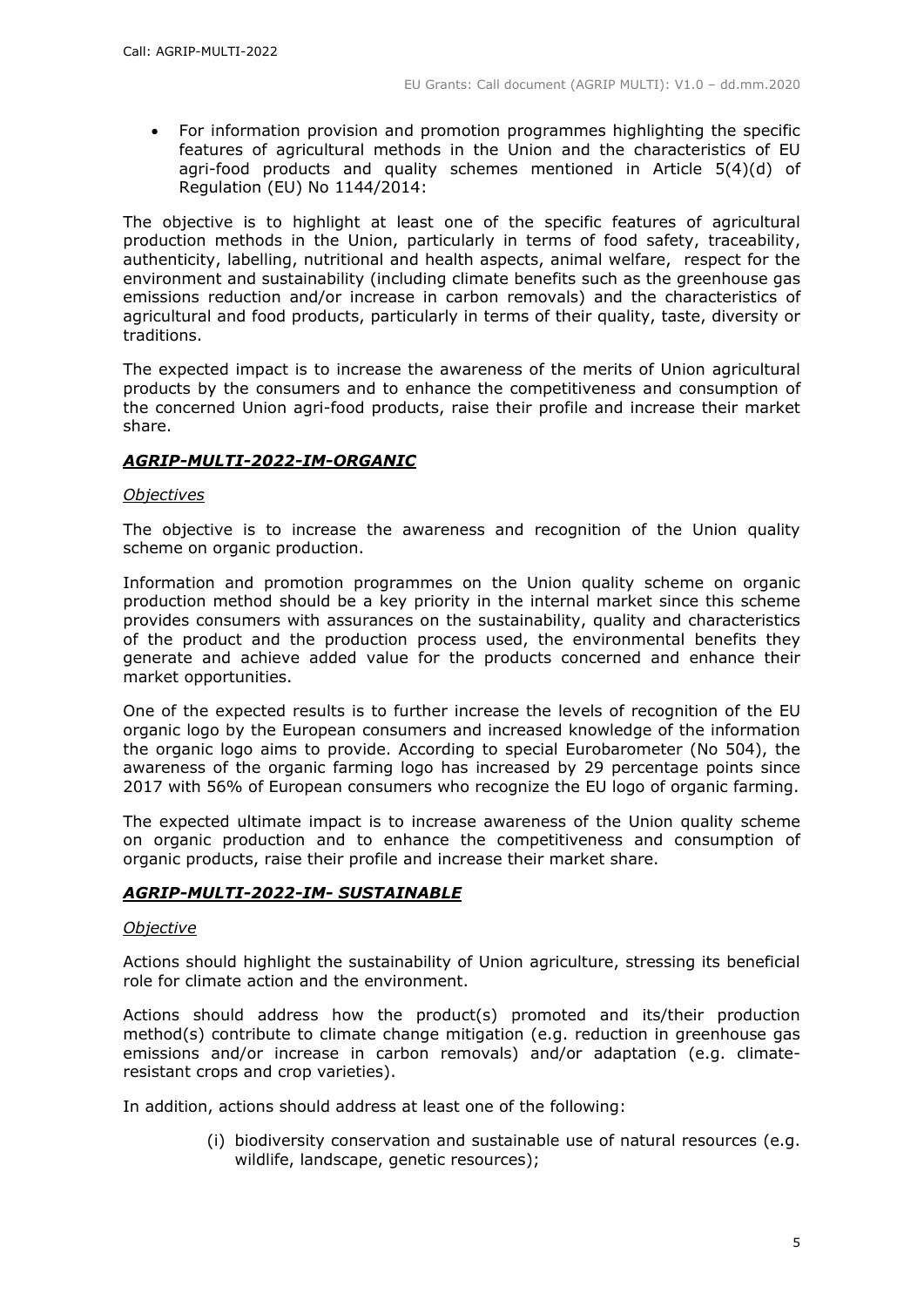- (ii) sustainable water management (e.g. water use efficiency, reduction of nutrients or pesticides load);
- (iii) sustainable soil management (e.g. erosion control; nutrient balance; prevention of acidification, salinization, reduction of pesticides);
- (iv) sustainable, carbon-efficient methods of livestock production;
- (v) reduction of use of antimicrobials;
- (vi) reduction of food loss and food waste;
- (vii) animal welfare commitments that go beyond the mandatory legal requirements.

# *AGRIP-MULTI-2022-IM-FRESH FRUIT AND VEGETABLES*

#### *Objectives*

The Commission is committed to promoting balanced and healthy dietary practices. Actions shall highlight the benefits of consuming fresh fruit and vegetables in a balanced diet. The messages could notably focus on: aiming at having at least 5 portions of a variety of fruit and vegetables each day; the place of fruit and vegetables in the food pyramid, beneficial impact of fruit and vegetable consumption on health.

The objective is to increase the consumption of EU fresh fruit and vegetables by informing consumers about balanced and healthy dietary practices.

The expected ultimate impact is to enhance the competitiveness and consumption of the concerned Union agri-food products, raise their profile and increase their market share.

# *AGRIP-MULTI-2022-TC-ALL*

#### *Objectives*

The information and promotion programmes shall target one or several third countries.

The objectives of these programmes shall comply with the general and specific objectives set out in Article 2 and the aims listed in Article 3 of Regulation (EU) No 1144/2014 highlighting in particular the specific features of agricultural production methods in the Union, particularly in terms of food safety, traceability, authenticity, labelling, nutritional and health aspects, animal welfare, respect for the environment and sustainability (including climate benefits such as the greenhouse gas emissions reduction and/or increase in carbon removals), and the characteristics of agricultural and food products, particularly in terms of their quality, taste, diversity or traditions.

The expected ultimate impact is to enhance the competitiveness and consumption of Union agri-food products, raise their profile and increase their market share in these targeted countries.

# *AGRIP-MULTI-2022-TC-ORGANIC OR SUSTAINABLE*

#### *Objectives*

 The objective is to increase the awareness and recognition of the Union quality scheme on organic production.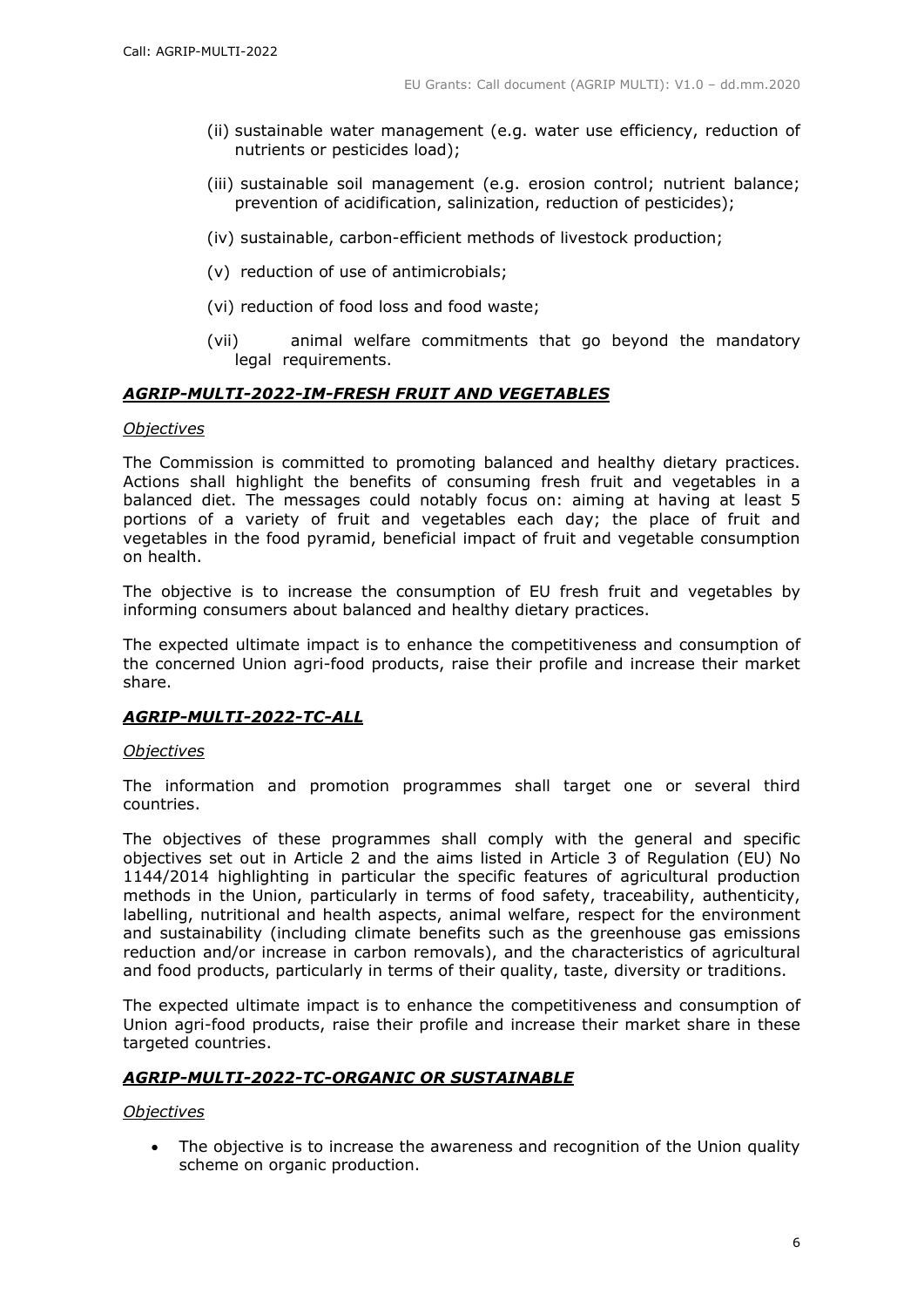Information and promotion programmes on the Union quality scheme on organic production method should be a key priority since this scheme provides consumers with assurances on the sustainability, quality and characteristics of the product and the production process used and the environmental benefits they generate, achieve added value for the products concerned and enhance their market opportunities.

The expected ultimate impact is to increase awareness of the Union quality scheme on organic production and to enhance the competitiveness and consumption of organic products, raise their profile and increase their market share.

*OR*

 Actions should highlight the sustainability of Union agriculture, stressing its beneficial role for climate action and the environment.

Actions should address how the product(s) promoted and its/their production method(s) contribute to climate change mitigation (e.g. reduction in greenhouse gas emissions and/or increase in carbon removals) and/or adaptation (e.g. climateresistant crops and crop varieties).

In addition, actions should address at least one of the following:

- (i) biodiversity conservation and sustainable use of natural resources (e.g. wildlife, landscape, genetic resources);
- (ii) sustainable water management (e.g. water use efficiency, reduction of nutrients or pesticides load);
- (iii) sustainable soil management (e.g. erosion control; nutrient balance; prevention of acidification, salinization, reduction of pesticides);
- (iv) sustainable, carbon-efficient methods of livestock production;
- (v) reduction of use of antimicrobials;
- (vi)reduction of food loss and food waste;

(vii) animal welfare commitments that go beyond the mandatory legal requirements.

*Activities that can be funded (scope)*

The activities that can be funded under this call are information and promotion campaigns covering products and schemes listed in Article 5 of Regulation (EU) No 1144/2014.

Wine, fishery or aquaculture products may be part of a campaign only if the campaign also covers at least one other eligible product listed in that Article.

More details on 'Eligible activities' are provided in section 6.

#### *Expected impact*

The expected ultimate impact of this call for proposals is to enhance the competitiveness and consumption of EU agri-food products and/or to increase awareness of the Union quality schemes, raise their profile and increase their market share in the targeted countries.

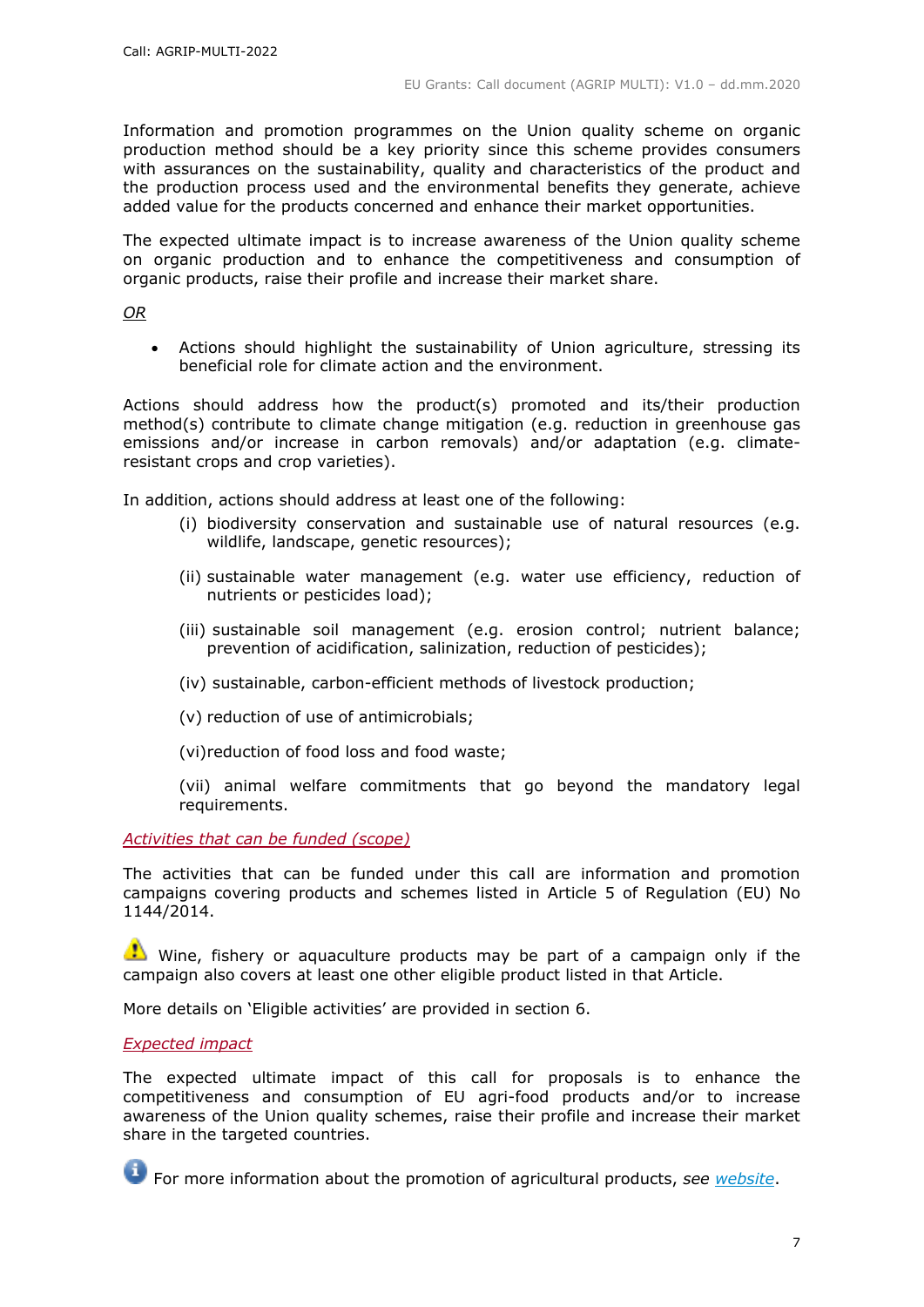# **3. Available budget**

The available call budget is **EUR 82 400 000**. This budget might be increased by maximum 20%.

Specific budget information per topic can be found in the table below.

*Internal market*

| <b>Topic</b>                                                                  | <b>Topic budget</b>   | Priorities of the year, objectives<br>and expected results                                                                                                                                                                                                                        |  |  |
|-------------------------------------------------------------------------------|-----------------------|-----------------------------------------------------------------------------------------------------------------------------------------------------------------------------------------------------------------------------------------------------------------------------------|--|--|
| AGRIP-MULTI-2022-<br>IM*                                                      | <b>EUR 4 200 000</b>  | Information provision and promotion<br>programmes aiming at increasing the<br>awareness and recognition of Union<br>quality schemes mentioned in Article<br>$5(4)(a)$ and (c) of Regulation (EU) No<br>1144/2014                                                                  |  |  |
|                                                                               |                       | <b>OR</b>                                                                                                                                                                                                                                                                         |  |  |
|                                                                               |                       | Information provision and promotion<br>programmes highlighting the specific<br>features of agricultural methods in the<br>Union and the characteristics of EU agri-<br>food products and quality schemes<br>mentioned in Article<br>5(4)(d)<br>of<br>Regulation (EU) No 1144/2014 |  |  |
| AGRIP-MULTI-2022-<br>IM-ORGANIC*                                              | <b>EUR 18 000 000</b> | Information and promotion programmes<br>aiming at increasing awareness and<br>recognition of the Union quality scheme<br>on organic production method<br>as<br>defined in Article 5(4)(b) of Regulation<br>(EU) No 1144/2014                                                      |  |  |
| AGRIP-MULTI-2022-<br><b>IM- SUSTAINABLE*</b>                                  | <b>EUR 12 000 000</b> | Programmes increasing the awareness<br>of Union sustainable agriculture and<br>animal welfare                                                                                                                                                                                     |  |  |
| AGRIP-MULTI-2022-<br><b>IM-FRESH FRUIT</b><br><b>AND VEGETABLES*/</b><br>$**$ | <b>EUR 10 000 000</b> | Information provision and promotion<br>programmes aiming at increasing the<br>consumption<br>of<br>fresh fruit<br>and<br>vegetables in the internal market in the<br>context of balanced and healthy dietary<br>practices                                                         |  |  |
|                                                                               |                       | Products eligible under this topic are<br>those listed in Part IX and fresh<br>bananas in Part XI of Annex I to<br>Regulation (EU) No 1308/2013 of the<br>European Parliament and of the Council.                                                                                 |  |  |

\* All visual information and promotion material used must include a reference to the national Food Based Dietary Guidelines<sup>6</sup> (FBDG) of the targeted Member State/s for the promoted product/s.

\*\* Multi programme proposals on 'Fruit and vegetables' for the internal market are also eligible under topic AGRIP-MULTI-2022-IM. In that case, the message of campaigns on fruit and vegetables under topic AGRIP-MULTI-2022-IM shall be different than highlighting the benefits of consuming fruit and vegetables within a balanced and proper diet (except if fruit and vegetables are associated with (an)other product(s)).

 $6\phantom{a}$ <sup>6</sup> [https://knowledge4policy.ec.europa.eu/health-promotion-knowledge-gateway/food-based-dietary](https://knowledge4policy.ec.europa.eu/health-promotion-knowledge-gateway/food-based-dietary-guidelines-europe-source-documents-food_en)quidelines-europe-source-documents-food\_en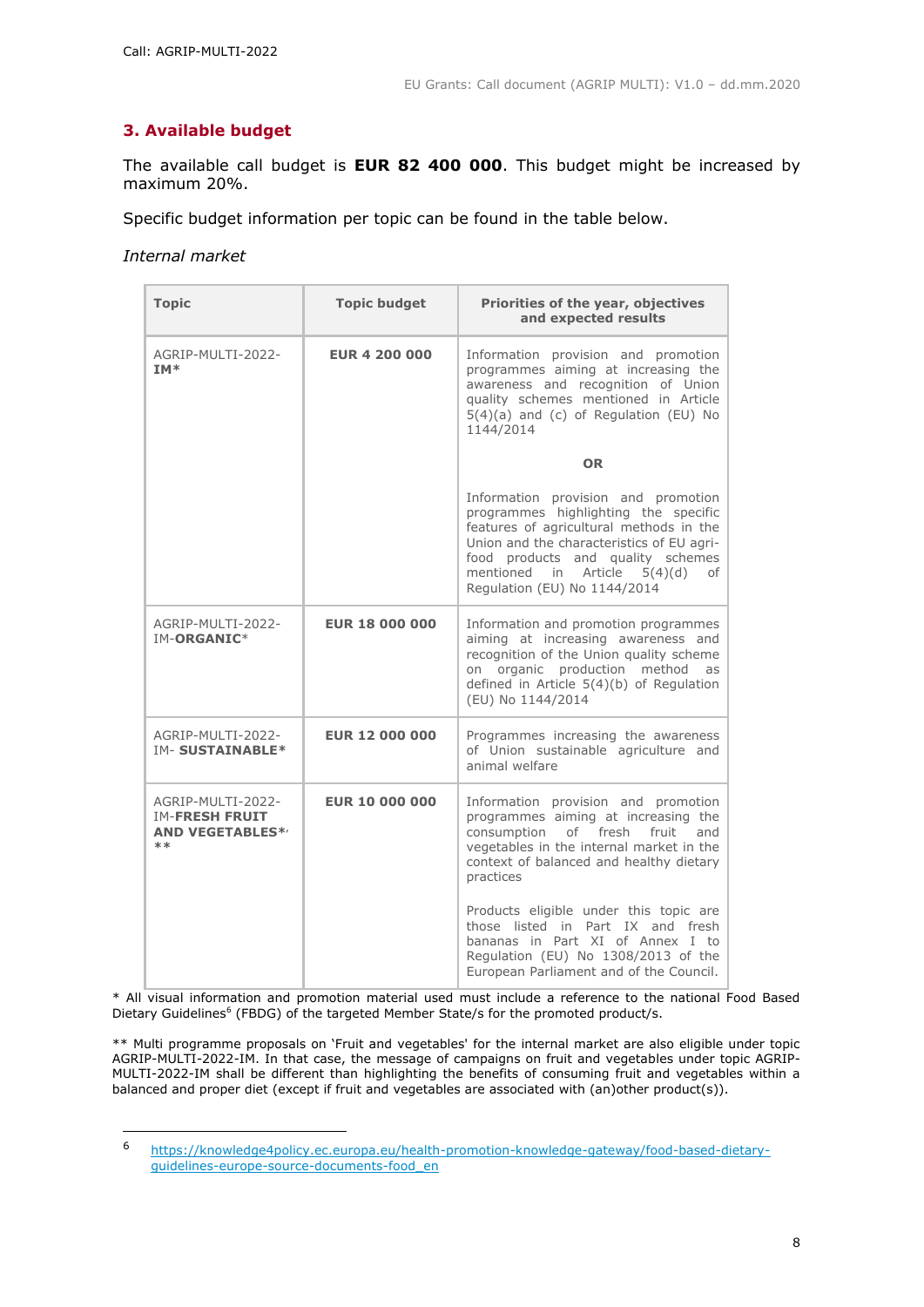|  |  | Third countries |
|--|--|-----------------|
|--|--|-----------------|

| <b>Topic</b>                                                  | <b>Topic budget</b>   | Priorities of the year, objectives<br>and expected results                                                                                                                                                              |  |
|---------------------------------------------------------------|-----------------------|-------------------------------------------------------------------------------------------------------------------------------------------------------------------------------------------------------------------------|--|
| AGRIP-MULTI-2022-<br>TC-ALL*                                  | <b>EUR 25 200 000</b> | Information provision and promotion<br>third<br>programmes targeting any<br>country(ies).                                                                                                                               |  |
| AGRIP-MULTI-2022-<br>TC-ORGANIC*/**<br><b>OR SUSTAINABLE*</b> | <b>EUR 13 000 000</b> | Information provision and promotion<br>programmes concerning the organic<br>products under Union quality scheme<br>defined in Article $5(4)(b)$ of Regulation<br>(EU) No 1144/2014 in any third<br>country/ies**<br>OR. |  |
|                                                               |                       |                                                                                                                                                                                                                         |  |
|                                                               |                       | Information provision and promotion<br>programmes increasing the awareness<br>of Union sustainable agriculture and<br>animal welfare in any third country/ies                                                           |  |

\* Programmes targeting least-developed countries (LDCs) according to UN list available at [https://www.un.org/development/desa/dpad/wp-content/uploads/sites/45/publication/ldc\\_list.pdf](https://www.un.org/development/desa/dpad/wp-content/uploads/sites/45/publication/ldc_list.pdf) should be coherent with EU development objectives Applicants shall submit their own assessment explaining why the proposed promotion programme will not adversely affect EU development policy goals in the leastdeveloped country targeted by the promotion programme. This assessment will be examined under the award criterion "Relevance".

\*\* Multi programmes promoting organic products in third countries shall apply under topic AGRIP- MULTI-2022-TC-ORGANIC. They cannot apply under topic AGRIP-MULTI-2022-TC-ALL, except if organic products are combined with other products.

The availability of the call budget still depends on the adoption of the budget 2022 by the EU budgetary authority.

We reserve the right not to award all available funds or to redistribute them between the call priorities, depending on the proposals received and the results of the evaluation.

If for a given topic there are not enough proposals on the ranked list to exhaust the whole foreseen amount, the remaining amount may be reallocated to other topics according to the following criteria:

- (a) the total of the remaining foreseen amount for the four topics for the internal market will be allocated to the projects targeting the internal market with the highest quality score, irrespective of the topic for which they have applied
- (b) the same approach will be taken for the two topics for third countries
- (c) if the foreseen amount is still not exhausted, the remaining amounts for both internal market and third countries will be merged and assigned to projects with the highest quality score, irrespective of the priority and topic for which they have applied.

# **4. Timetable and deadlines**

**Timetable and deadlines (indicative)**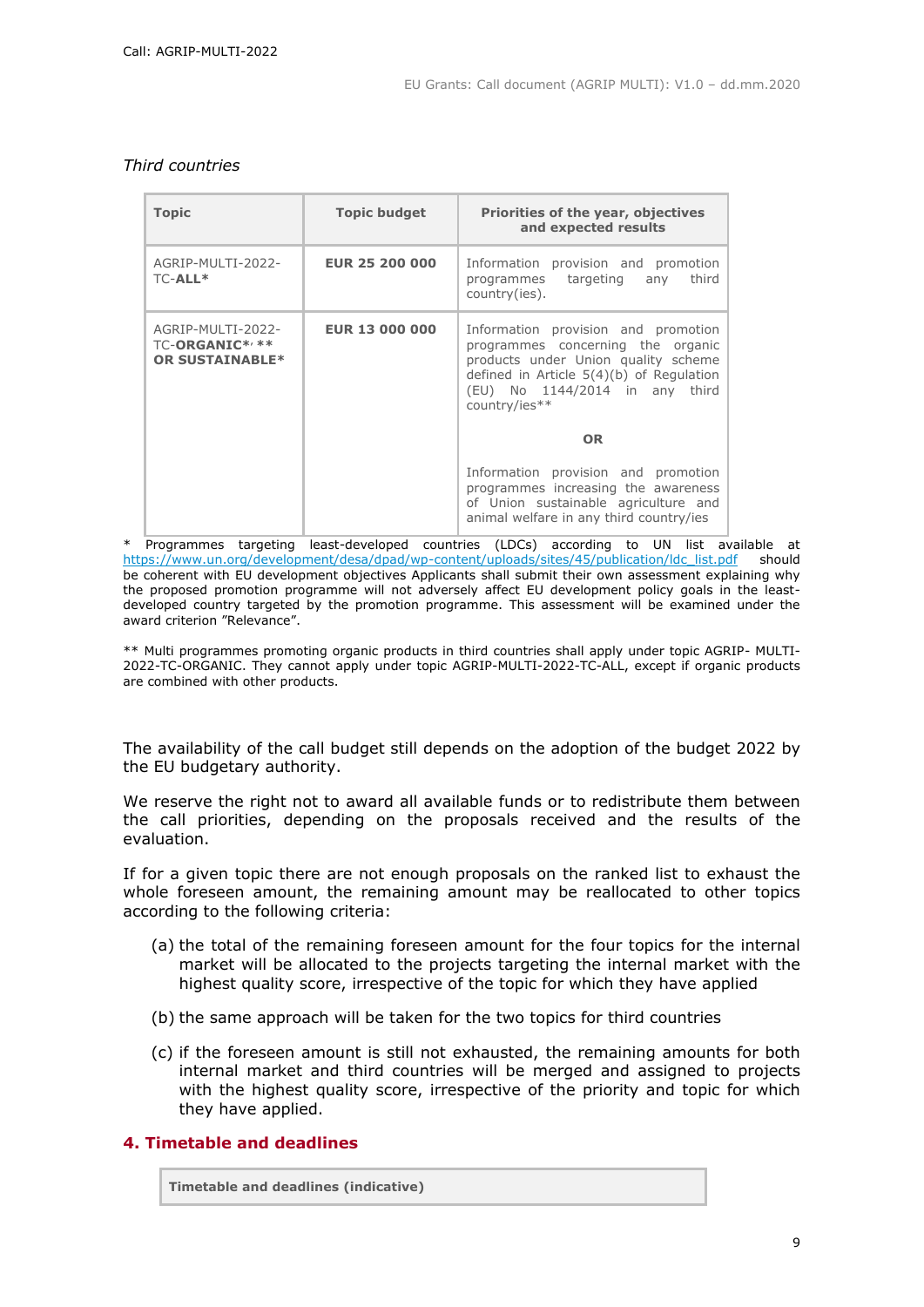| Call opening:                      | 20 January 2022                            |  |
|------------------------------------|--------------------------------------------|--|
| Deadline for submission:           | 21 April 2022 - 17:00:00 CET<br>(Brussels) |  |
| Evaluation:                        | April-August 2022                          |  |
| Information on evaluation results: | September 2022                             |  |
| GA signature:                      | December 2022                              |  |

# **5. Admissibility and documents**

Proposals must be submitted before the **call deadline** *(see timetable section 3)*.

Proposals must be submitted **electronically** via the Funding & Tenders Portal Electronic Submission System (accessible via the Topic page in the [Search Funding &](https://ec.europa.eu/info/funding-tenders/opportunities/portal/screen/opportunities/topic-search;freeTextSearchKeyword=;typeCodes=0,1;statusCodes=31094501,31094502,31094503;programCode=null;programDivisionCode=null;focusAreaCode=null;crossCuttingPriorityCode=null;callCode=Default;sortQuery=openingDate;orderBy=asc;onlyTenders=false;topicListKey=topicSearchTablePageState)  [Tenders](https://ec.europa.eu/info/funding-tenders/opportunities/portal/screen/opportunities/topic-search;freeTextSearchKeyword=;typeCodes=0,1;statusCodes=31094501,31094502,31094503;programCode=null;programDivisionCode=null;focusAreaCode=null;crossCuttingPriorityCode=null;callCode=Default;sortQuery=openingDate;orderBy=asc;onlyTenders=false;topicListKey=topicSearchTablePageState) section). Paper submissions are NOT possible.

Proposals (including annexes and supporting documents) must be submitted using the forms provided *inside* the Submission System (**NOT** the documents available on the Topic page  $-$  they are only for information).

Proposals must be **complete** and contain all the requested information and all required annexes and supporting documents:

- $-$  Application Form Part A  $-$  contains administrative information about the participants (future coordinator and beneficiaries) and the summarised budget for the project *(to be filled in directly online)*
- Application Form Part B contains the technical description of the project *(to be downloaded from the Portal Submission System, completed and then assembled and re-uploaded)*
- **mandatory annexes and supporting documents** *(to be uploaded)*:
	- detailed budget table *(template available in the Submission System)*
	- CVs of the project coordinator and eventually of project team
	- list of all EU-funded projects for the last 3 years with indication of the previous projects for which the proposal is a continuation according to Article 1(4) of the Commission Delegated Regulation (EU) 2015/1829 *(template available in Part B)*
	- activity reports of last year
	- supporting documents demonstrating that the applicants are organisations or bodies as referred to in Article 7(1) of Regulation (EU) No 1144/2014 *(see section below)*
	- for each applicant, documentation proving that it meets the representativeness criteria set out in Article 1 of the Commission Delegated Regulation (EU) 2015/1829 *(see section below)*.

Please note that the amounts entered into the summarised budget table (filled in directly online) must correspond to the amounts calculated in the detailed budget table. In case of discrepancies, the amounts in the online summarised budget table will prevail.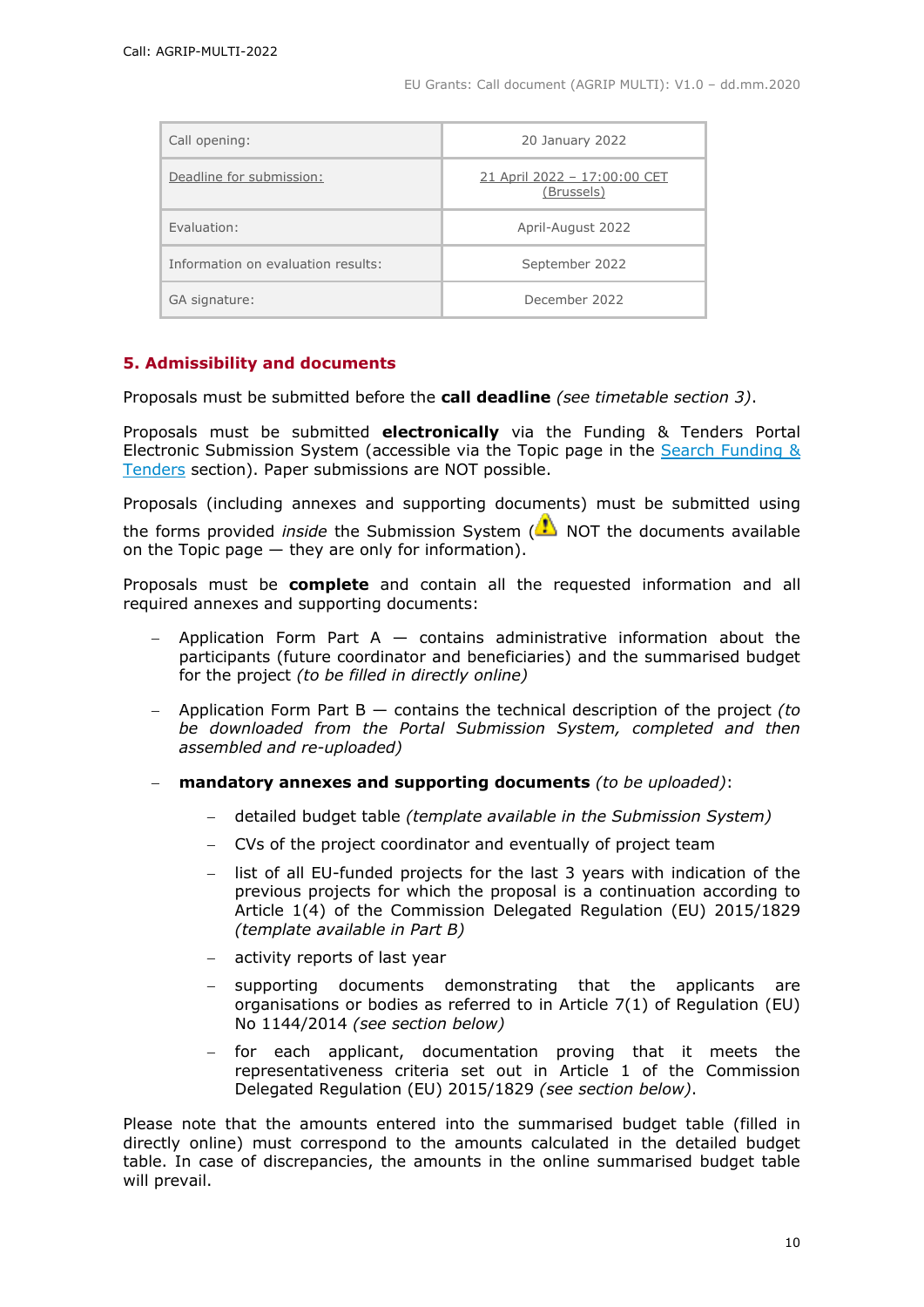At proposal submission, you will have to confirm that you have the **mandate to act** for all applicants. Moreover you will have to confirm that the information in the application is correct and complete and that the participants comply with the conditions for receiving EU funding (especially eligibility, financial and operational capacity, exclusion, etc.). Before signing the grant, each beneficiary will have to confirm this again by signing a declaration of honour (DoH). Proposals without full support will be rejected.

Your application must be **readable**, **accessible and printable**.

Proposals are limited to maximum **70 pages**. Evaluators will not consider any additional pages.

You may be asked at a later stage for further documents *(for legal entity validation, financial capacity check, bank account validation, etc)*.

For more information about the submission process (including IT aspects), consult the [Online Manual.](https://ec.europa.eu/info/funding-tenders/opportunities/docs/2021-2027/common/guidance/om_en.pdf)

# **6. Eligibility**

## *Eligible participants*

In order to be eligible, the applicants must:

- be legal entities (public or private bodies)
- be established in an EU Member State (including overseas countries and territories (OCTs))
- $-$  be eligible organisations or bodies as referred to in Article 7(1) of Regulation (EU) No 1144/2014:
	- trade or inter-trade organisations, established in a Member State and representative of the sector or sectors concerned in that Member State, and in particular the interbranch organisations as referred to in Article 157 of Regulation (EU) No 1308/2013 and groups as defined in point 2 of Article 3 of Regulation (EU) No 1151/2012, provided that they are representative for the name protected under the latter Regulation which is covered by that programme
	- trade or inter-trade organisations of the Union representative of the sector or sectors concerned at Union level
	- producer organisations or associations of producer organisations, as referred to in Articles 152 and 156 of Regulation (EU) No 1308/2013 that have been recognised by a Member State or
	- agri-food sector bodies the objective and activity of which is to provide information on, and to promote agricultural products and which have been entrusted, by the Member State concerned, with a clearly defined public service mission in this area; those bodies must have been legally established in the Member State in question at least two years prior to the date of the call for proposals referred to in Article 8(2).

The abovementioned proposing organisations may submit a proposal provided that they are also representative of the sector or product concerned by the proposal, complying with conditions set out in Articles 1(1) or 1(2) of Commission Delegated Regulation (EU) 2015/1829 of 23 April 2015, namely:

trade or inter-trade organisation, established in a Member State or at Union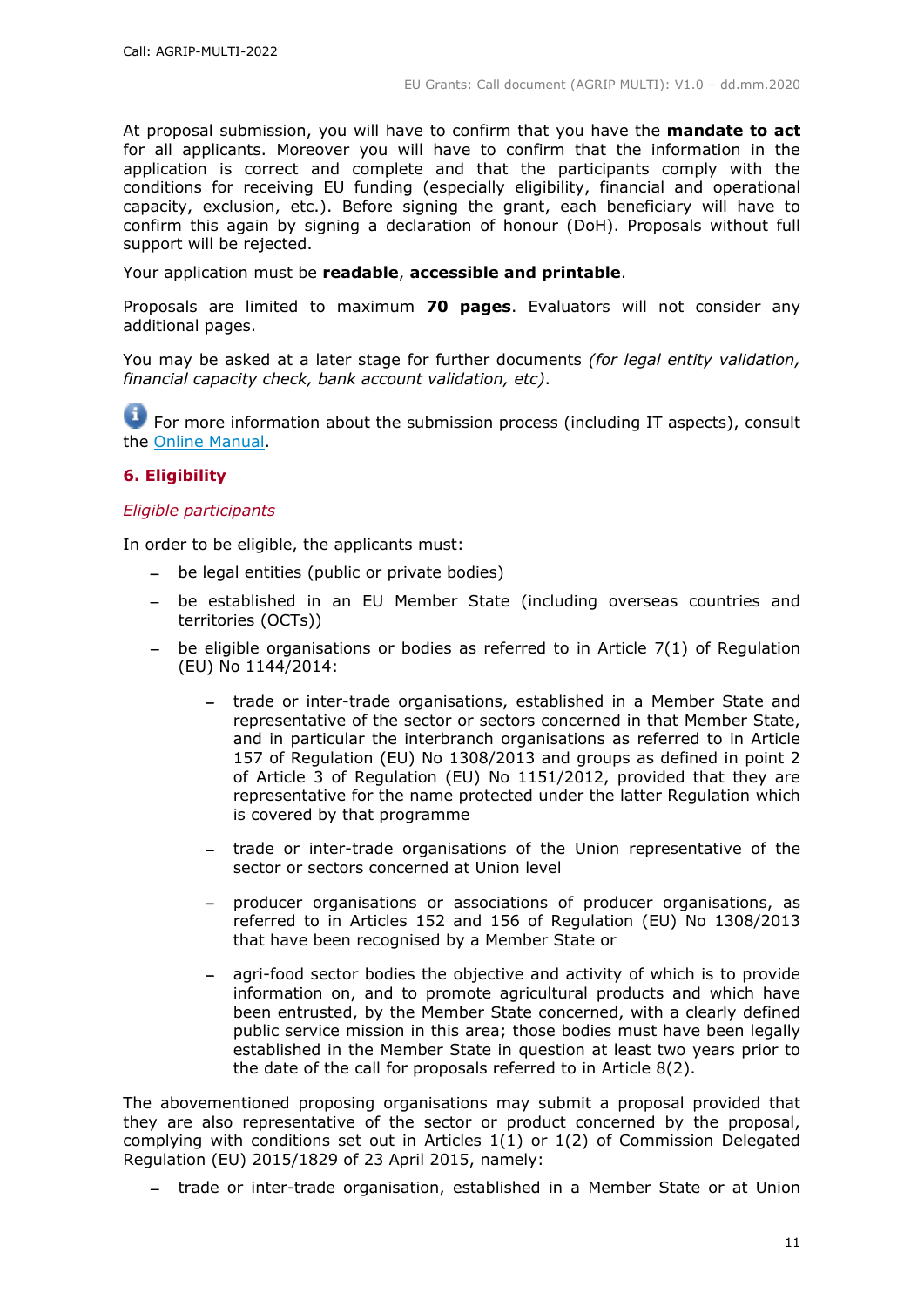level, as referred to in Article 7(1)(a) and (b) of Regulation (EU) No 1144/2014 respectively, are deemed to be representative of the sector concerned by the programme:

- where it accounts for at least 50% as a proportion of the number of producers, or 50% of the volume or value of marketable production of the product(s) or sector concerned, in the Member State concerned or at Union level or
- where it is an interbranch organisation recognised by the Member State in accordance with Article 158 of Regulation (EU) No 1308/2013 of the European Parliament and of the Council or with Article 16 of Regulation (EU) No 1379/2013 of the European Parliament and of the Council
- a group as defined in point 2 of Article 3 of Regulation (EU) No 1151/2012 of the European Parliament and of the Council and referred to in Article 7(1)(a) of Regulation (EU) No 1144/2014, are deemed to be representative of the name protected under Regulation (EU) No 1151/2012 and covered by the programme, where it accounts for at least 50% of the volume or value of marketable production of the product(s) whose name is protected
- a producer organisation or an association of producer organisations as referred to in Article  $7(1)(c)$  of Regulation (EU) No 1144/2014 are deemed to be representative of the product(s) or sector concerned by the programme where it is recognised by the Member State in accordance with Articles 154 or 156 of Regulation (EU) No 1308/2013 or with Article 14 of Regulation (EU) No 1379/2013;
- an agri-food sector body as referred to in Article  $7(1)(d)$  of Regulation (EU) No 1144/2014 are deemed to be representative of the sector(s) concerned by the programme by means of having representatives of that product(s) or sector among its memberships.

Lower representativeness thresholds than 50% may be accepted if the proposing organisation demonstrates in the submitted proposal that there are specific circumstances, including the evidence on the structure of the market, which would justify treating the proposing organisation as representative of the product(s) or sector concerned.

Beneficiaries must register in the **[Participant Register](https://ec.europa.eu/info/funding-tenders/opportunities/portal/screen/how-to-participate/participant-register)**  $-$  before submitting the proposal — and will have to be validated by the Central Validation Service (REA Validation). For the validation, they will be requested to upload documents showing legal status and origin.

Other entities may participate in other consortium roles, such as associated partners, sub-contractors, third parties giving in-kind contributions, etc *(see section 13)*.

#### *Specific cases*

1

Entities without legal personality  $-$  Entities which do not have legal personality under their national law may exceptionally participate, provided that their representatives have the capacity to undertake legal obligations on their behalf, and offer guarantees for the protection of the EU financial interests equivalent to that offered by legal persons<sup>7</sup>.

<sup>7</sup> See Article 197(2)(c) EU Financial Regulation [2018/1046.](https://eur-lex.europa.eu/legal-content/EN/ALL/?uri=CELEX:32018R1046&qid=1535046024012)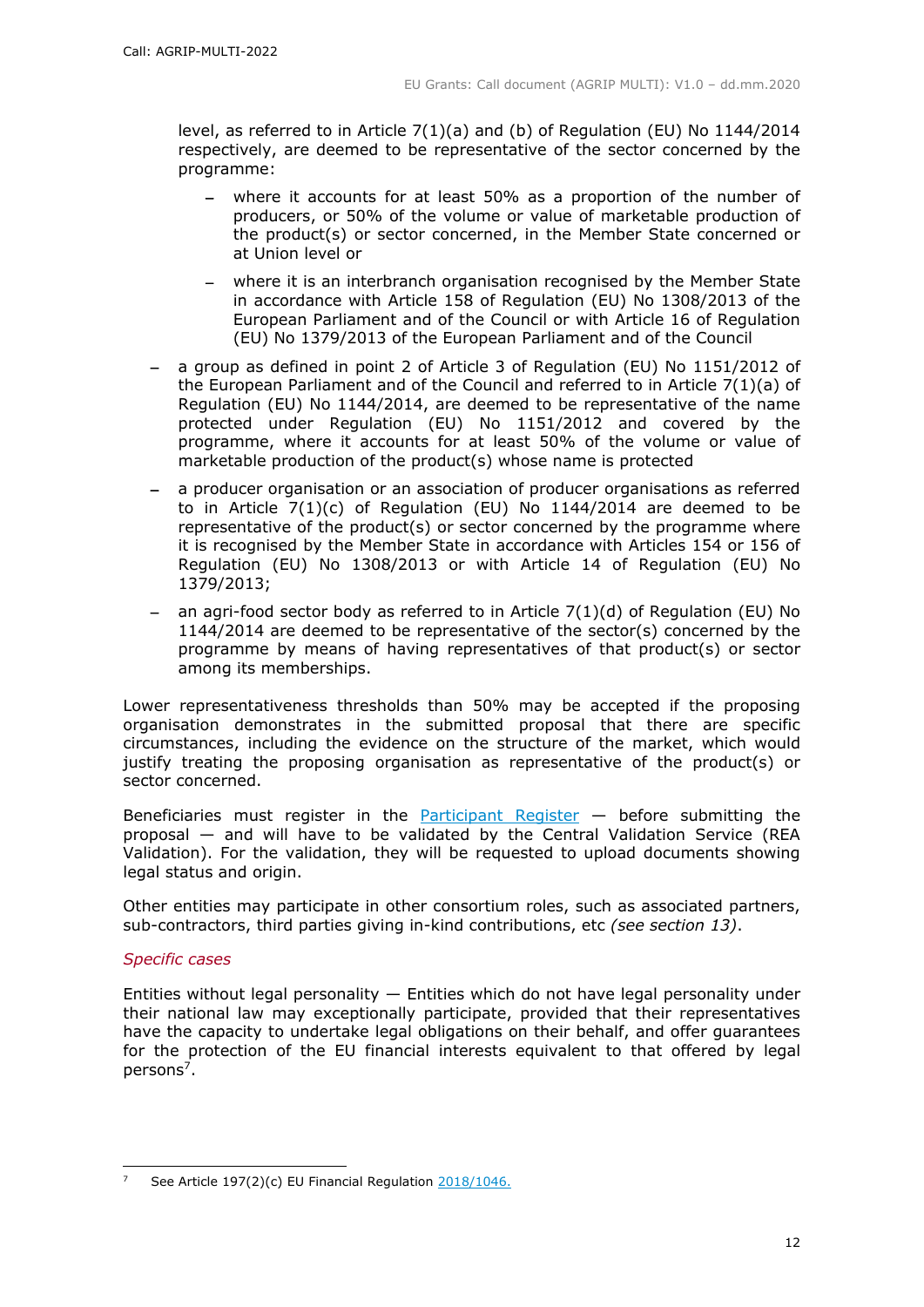Associations and interest groupings — Entities composed of members may participate

as 'sole beneficiaries' or 'beneficiaries without legal personality'<sup>8</sup>. **The Please note that** if the action will be implemented by the members, they should also participate (either as beneficiaries or as recipients of financial support to third parties, otherwise their costs cannot be covered by the action).

EU restrictive measures — Special rules apply for certain entities *(e.g. entities subject to [EU restrictive measures](http://www.sanctionsmap.eu/) under Article 29 of the Treaty on the European Union (TEU) and Article 215 of the Treaty on the Functioning of the EU (TFEU)<sup>9</sup> and entities covered by Commission Guidelines No [2013/C 205/05](http://eur-lex.europa.eu/LexUriServ/LexUriServ.do?uri=OJ:C:2013:205:FULL:EN:PDF)<sup>10</sup>)*. Such entities are not eligible to participate in any capacity, including as beneficiaries, associated partners, third parties giving in-kind contributions, subcontractors or recipients of financial support to third parties (if any).

# For more information, *see [Rules for Legal Entity Validation, LEAR Appointment](https://ec.europa.eu/info/funding-tenders/opportunities/docs/2021-2027/common/guidance/rules-lev-lear-fca_en.pdf)  [and Financial Capacity Assessment](https://ec.europa.eu/info/funding-tenders/opportunities/docs/2021-2027/common/guidance/rules-lev-lear-fca_en.pdf)*.

#### *Consortium composition*

Proposals must be submitted by a consortium having at least two organisations referred to in points (a), (c) and (d) of Article  $7(1)$  of Regulation (EU) No  $1144/2014$ , which must be from at least two Member States and comply with the conditions on representativeness for the product or the sector promoted.

Proposals by single applicants are NOT allowed, except for the case of trade or intertrade organisations of the Union that are representative at Union level for the product or sector promoted (point (b) of Article 7(1) of Regulation (EU) No 1144/2014). In this case, mono-beneficiary applications are allowed.

# *Eligible activities*

Eligible activities are the ones set out in section 2 above.

The information and promotion campaigns may cover the following activities:

- 1. Management of the project
- 2. Public relations
	- $-$  PR activities
	- $-$  Press events
- 3. Website, social media
	- Website setup, updating, maintenance
	- Social media *(accounts setup, regular posting)*
	- Other *(mobile apps, e-learning platforms, webinars, etc)*
- 4. Advertising

 $-$  Print

For the definitions, see Articles  $187(2)$  and  $197(2)(c)$  EU Financial Regulation  $2018/1046$ .

Please note that the EU Official Journal contains the official list and, in case of conflict, its content prevails over that of the [EU Sanctions Map.](http://www.sanctionsmap.eu/)

<sup>&</sup>lt;sup>10</sup> Commission guidelines No  $\frac{2013}{C}$   $\frac{205}{05}$  on the eligibility of Israeli entities and their activities in the territories occupied by Israel since June 1967 for grants, prizes and financial instruments funded by the EU from 2014 onwards (OJEU C 205 of 19.07.2013, pp. 9-11).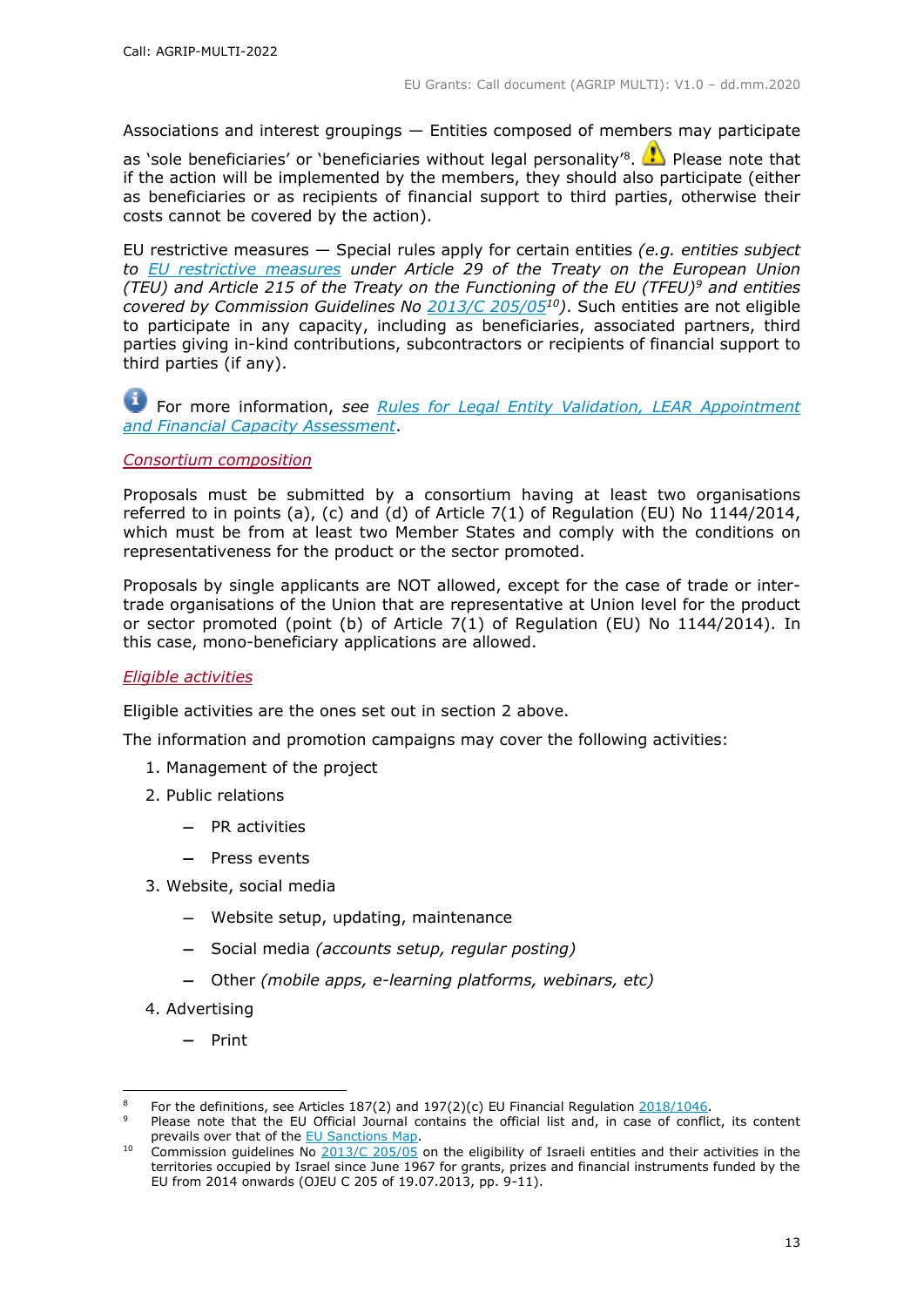- $-$  TV
- $-$  Radio
- Online
- Outdoor
- Cinema
- 5. Communication tools
	- Publications, media kits, promotional merchandise
	- Promotional videos
- 6. Events
	- Stands at trade fairs
	- Seminars, workshops, B2B meetings, trainings for trade/cooks, activities in schools
	- Restaurant weeks
	- Sponsorship of events
	- Study trips to Europe

7. Point-of-sale (POS) promotion

- $-$  Tasting days
- Other: promotion in retailers' publications, POS advertising

 $\Box$  Tastings and distribution of samples are not allowed in the context of campaigns on responsible drinking implemented in the internal market; these activities are however acceptable if ancillary to and supportive of the provision of information measures on the quality schemes and organic production method.

Activities should be complementary to and should not overlap with activities financed through the Common Agricultural Policy and/or though the funds or instruments of the different Member States supporting at the national level the promotion of agricultural products. Projects must be designed to complement other private or public activities implemented by the proposing organisation(s) in the targeted markets; synergies with such activities must be ensured.

Projects should take into account the results of previous co-financed campaigns clearly describing their impact and reasons for resubmission.

The complementarities must be described in the project proposal (Part B of the Application Form).

Projects must comply with EU policy interests and priorities *(such as environment, climate, social, development and trade policy, etc)*.

Proposals must:

- (a) comply with Union law governing the products concerned and their marketing and have a Union dimension
- (b) for proposals in the internal market covering one or more schemes as referred to in Article 5(4) of Regulation (EU) No 1144/2014: focus on the(se) scheme(s) in their main Union message. When in this programme, one or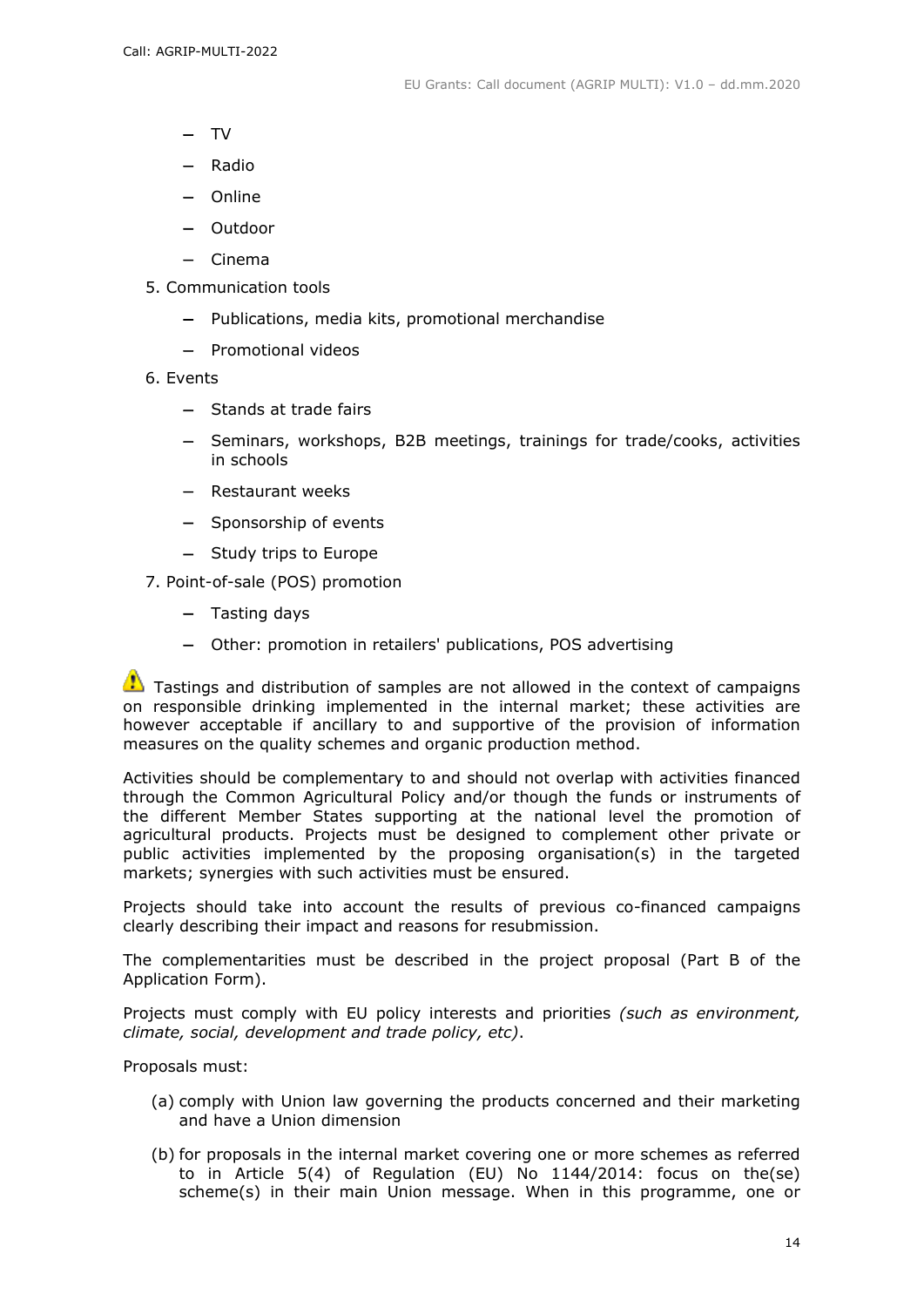several products illustrate(s) the(se) scheme(s), it/they must appear as a secondary message in relation to the main Union message

- (c) for messages conveyed by a multi programme containing information on the impact on health:
	- in the internal market: comply with the Annex to Regulation (EC) No 1924/2006 of the European Parliament and of the Council<sup>11</sup>, or be accepted by the national authority responsible for public health in the Member State where the operations are carried out
	- in third countries: be accepted by the national authority responsible for public health in the country where the operations are carried out
- (d) for proposals proposing to mention origin or brands: comply with the rules as referred to in Chapter II of Implementing Regulation (EU) 2015/1831

For the purposes of assessing the eligibility of the activities, the following information must be provided:

- for proposals covering national quality schemes: documentation or a reference to publicly available sources that prove that the quality scheme is officially recognised by the Member State
- for proposals targeting the internal market and relaying a message on proper dietary practices or responsible alcohol consumption: description how the proposed programme and its message(s) are in line with the relevant national rules in the field of public health in the Member State where the programme will be carried out (including references or documentation in support of this claim).

Financial support to third parties is allowed for grants under the following conditions:

- the financial support is given only to entities that are linked to the beneficiary<sup>12</sup> and identified already in the project proposal
- the project specifies the maximum amount of financial support for each third party and the criteria and procedures for giving the financial support
- the beneficiaries ensure that the costs charged to the action are limited to the costs actually incurred by those third parties and that the entities comply with the principle of sound financial management and keep records on their costs.

*Geographic location (target countries)*

Applications must relate to activities targeting one or several countries covered by the chosen topic of the call.

#### *Duration*

Projects should have a minimum duration of 12 and a maximum duration of 36 months.

Proposals should specify the duration of the action.

#### **7. Financial and operational capacity and exclusion**

 $11$ Regulation (EU) No 1924/2006 of the European Parliament and of the Council of 20 December 2006 on nutrition and health claims made on foods (OJ L 404, 30.12.2006, p.9).

<sup>&</sup>lt;sup>12</sup> 'Linked entities' are entities that have a link with the beneficiary, in particular, a legal or capital link, which is neither limited to the action nor established for the sole purpose of its implementation.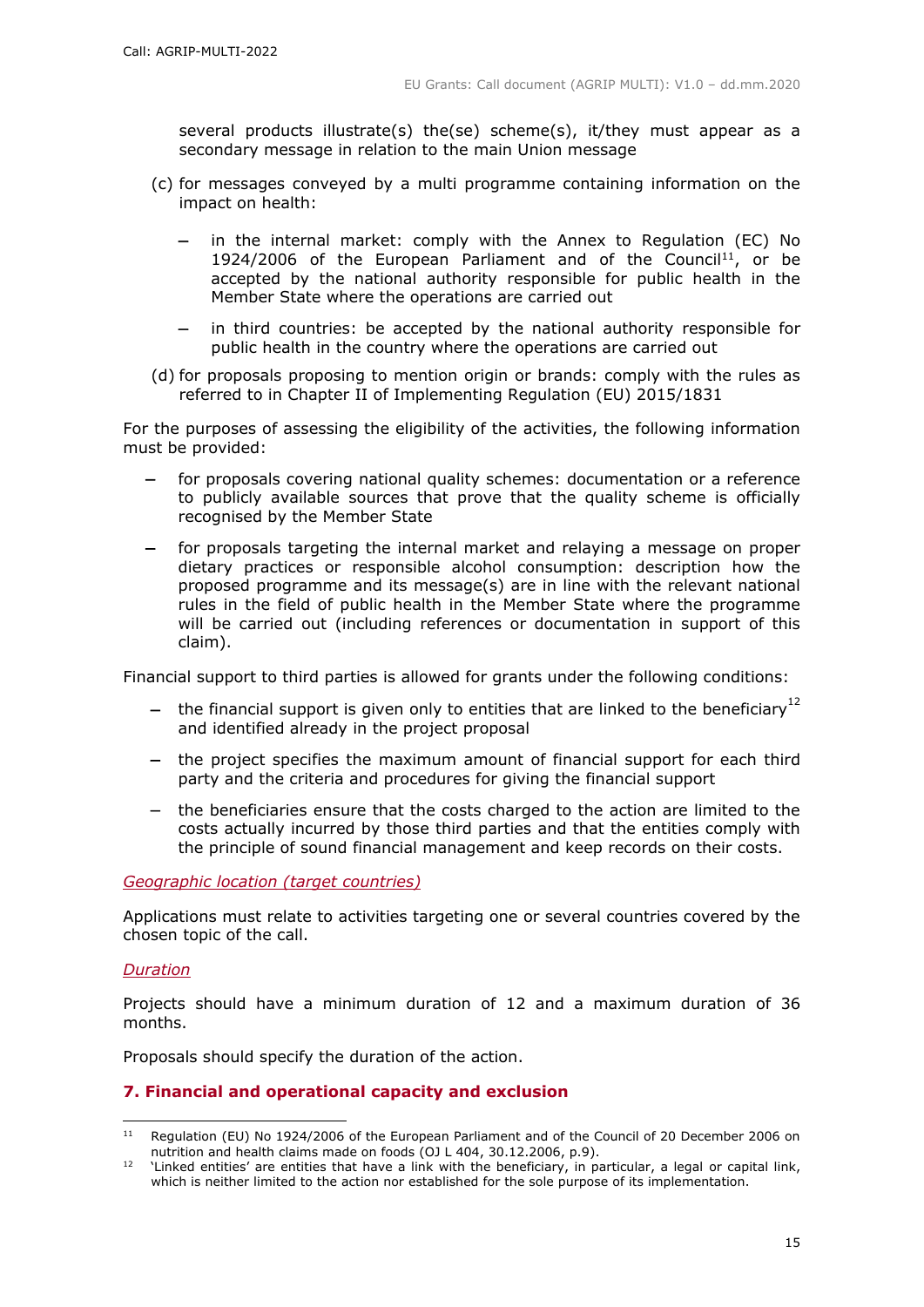## *Financial capacity*

Applicants must have **stable and sufficient resources** to successfully implement the projects and contribute their share. Organisations participating in several projects must have sufficient capacity to implement all these projects.

The financial capacity check will be carried out on the basis of the documents you will be requested to upload in the [Participant Register](https://ec.europa.eu/info/funding-tenders/opportunities/portal/screen/how-to-participate/participant-register) during grant preparation *(e.g. profit and loss account and balance sheet, business plan, audit report produced by an approved external auditor, certifying the accounts for the last closed financial year, etc)*. The analysis will be based on neutral financial indicators, but will also take into account other aspects, such as dependency on EU funding and deficit and revenue in previous years.

The check will normally be done for all beneficiaries, except:

- public bodies (entities established as public body under national law, including local, regional or national authorities) or international organisations
- $-$  if the individual requested grant amount is not more than EUR 60 000.

If we consider that your financial capacity is not satisfactory, we may require:

- further information
- an enhanced financial responsibility regime, i.e. joint and several responsibility for all beneficiaries *(see below, section 10)*
- (one or more) pre-financing guarantees *(see below, section 10)*

or

- request that you are replaced or, if needed, reject the entire proposal.

For more information, *see [Rules for Legal Entity Validation, LEAR Appointment](https://ec.europa.eu/info/funding-tenders/opportunities/docs/2021-2027/common/guidance/rules-lev-lear-fca_en.pdf)  [and Financial Capacity](https://ec.europa.eu/info/funding-tenders/opportunities/docs/2021-2027/common/guidance/rules-lev-lear-fca_en.pdf) Assessment*.

#### *Operational capacity*

Applicants must have the **know-how, qualifications** and **resources** to successfully implement the projects and contribute their share (including sufficient experience in projects of comparable size and nature).

Applicants must demonstrate that at least one natural person working under employment contract with the applicant (or assigned to the action on basis of an equivalent appointing act, secondment against payment or on the basis of other types of direct contracts, e*.g. covering provision of services*) will be appointed as a project manager. The project manager must have at least three years' experience in project management.

The operational capacity will be assessed together with the 'Quality' award criterion on the basis of the competence and experience of the applicants and their project teams, including operational resources (human, technical and other) or, exceptionally, the measures proposed to obtain it by the time the task implementation starts.

If the evaluation of the award criterion is positive, the applicants are considered to have sufficient operational capacity.

Applicants will have to show their capacity via the following information:

- general profiles (qualifications and experiences) of the staff responsible for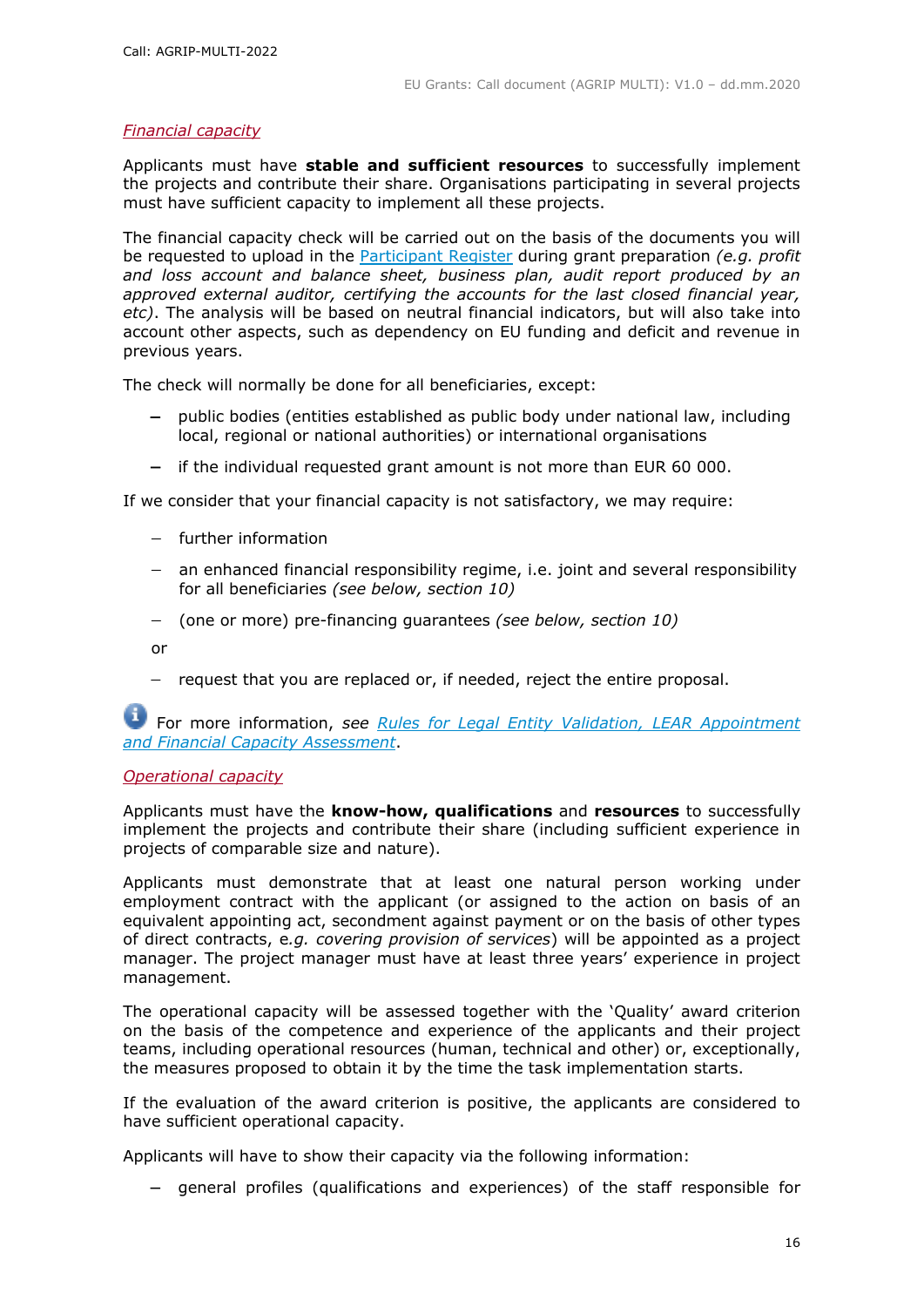managing and implementing the project *(e.g. CV of the project manager, CVs core project team, etc)*

- $-$  list of EU-funded projects for the last 3 years
- applicants' activity reports of the last year.

Additional supporting documents may be requested, if needed to confirm the operational capacity of any applicant.

## *Exclusion*

Applicants which are subject to an **EU exclusion decision** or in one of the following **exclusion situations** that bar them from receiving EU funding can NOT participate<sup>13</sup>:

- bankruptcy, winding up, affairs administered by the courts, arrangement with creditors, suspended business activities or other similar procedures (including procedures for persons with unlimited liability for the applicant's debts)
- in breach of social security or tax obligations (including if done by persons with unlimited liability for the applicant's debts)
- quilty of grave professional misconduct<sup>14</sup> (including if done by persons having powers of representation, decision-making or control, beneficial owners or persons who are essential for the award/implementation of the grant)
- committed fraud, corruption, links to a criminal organisation, money laundering, terrorism-related crimes (including terrorism financing), child labour or human trafficking (including if done by persons having powers of representation, decision-making or control, beneficial owners or persons who are essential for the award/implementation of the grant)
- shown significant deficiencies in complying with main obligations under an EU procurement contract, grant agreement, prize, expert contract, or similar (including if done by persons having powers of representation, decisionmaking- or control, beneficial owners or persons who are essential for the award/implementation of the grant)
- guilty of irregularities within the meaning of Article 1(2) of Regulation No [2988/95](http://eur-lex.europa.eu/legal-content/EN/ALL/?uri=CELEX:31995R2988&qid=1501598622514) (including if done by persons having powers of representation, decisionmaking- or control, beneficial owners or persons who are essential for the award/implementation of the grant)
- created under a different jurisdiction with the intent to circumvent fiscal, social or other legal obligations in the country of origin or created another entity with this purpose (including if done by persons having powers of representation, decisionmaking- or control, beneficial owners or persons who are essential for the award/implementation of the grant).

Applicants will also be refused if it turns out that  $15$ :

 during the award procedure they misrepresented information required as a condition for participating or failed to supply that information

See Articles 136 and 141 of EU Financial Regulation [2018/1046.](https://eur-lex.europa.eu/legal-content/EN/ALL/?uri=CELEX:32018R1046&qid=1535046024012)

<sup>&</sup>lt;sup>14</sup> Professional misconduct includes: violation of ethical standards of the profession, wrongful conduct with impact on professional credibility, false declarations/misrepresentation of information, participation in a cartel or other agreement distorting competition, violation of IPR, attempting to influence decision-making processes or obtain confidential information from public authorities to gain advantage.

<sup>&</sup>lt;sup>15</sup> See Article 141 EU Financial Regulation [2018/1046.](https://eur-lex.europa.eu/legal-content/EN/ALL/?uri=CELEX:32018R1046&qid=1535046024012)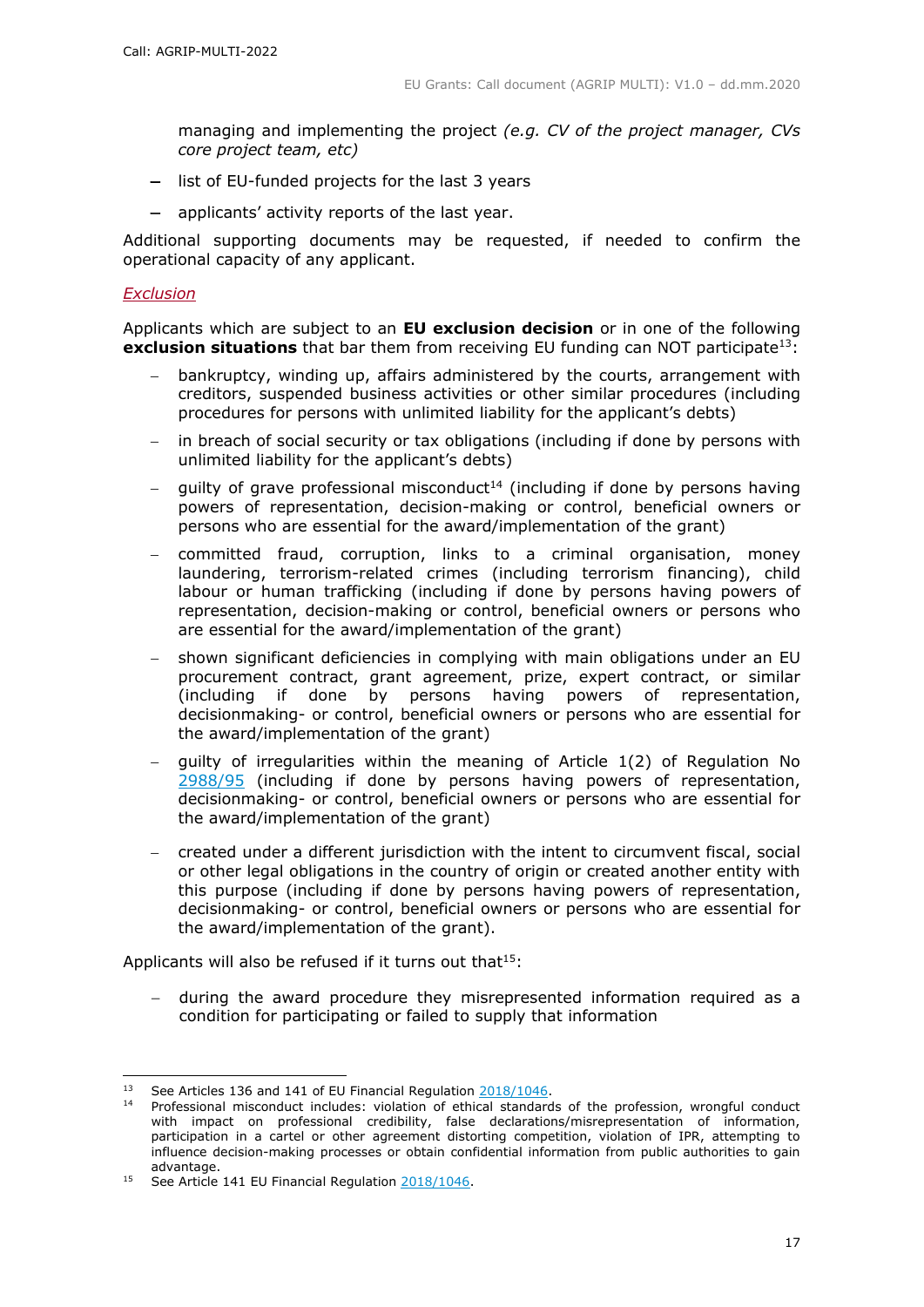they were previously involved in the preparation of the call and this entails a distortion of competition that cannot be remedied otherwise (conflict of interest).

## **8. Evaluation and award procedure**

The proposals will have to follow the **standard submission and evaluation procedure** (one-stage submission + one-step evaluation).

An **evaluation committee** (assisted by independent outside experts) will assess all applications. Proposals will first be checked for formal requirements (admissibility, and eligibility, *see sections 5 and 6*). Proposals found admissible and eligible will be evaluated (for each topic) against the operational capacity and award criteria *(see sections 7 and 9)* and then ranked according to their scores.

For proposals with the same score (within a same topic) a **priority order** will be determined according to the following approach:

For every group of *ex aequo* proposals, starting with the highest scored group, and continuing in descending order, proposals which allow for diversification in terms of products or targeted markets will be prioritised.

This means that, between *ex aequo* applications within the same topic, priority will be given to applications which are not yet represented in the higher ranked proposals firstly in terms of products, secondly in terms of targeted market.

If these criteria cannot be applied, then projects with highest score for individual award criteria will be selected.

We will first compare projects scores for the award criterion 'Relevance'. When these scores are equal, priority will be based on the scores for the criterion 'Impact'. When these scores are equal, priority will be based on the scores for the criterion 'Quality'.

The order of the ranked lists will be strictly followed.

Applicants will be informed about the evaluation result (**evaluation result letter**). Successful proposals will be invited for grant preparation; the other ones will be put on the reserve list or rejected.

 $\bullet$  No commitment for funding  $-$  Invitation to grant preparation does NOT constitute a formal commitment for funding. We will still need to make various legal checks before grant award: *legal entity validation, financial capacity, exclusion check, etc*.

**Grant preparation** will involve a dialogue in order to fine-tune technical or financial aspects of the project and may require extra information from your side. It may also include adjustments to the proposal to address recommendations of the evaluation committee or other concerns. Compliance will be a pre-condition for signing the grant.

If you believe that the evaluation procedure was flawed, you can submit a **complaint** (following the deadlines and procedures set out in the evaluation result letter). Please note that notifications which have not been opened within 10 days after sending are considered to have been accessed and that deadlines will be counted from opening/access *(see also [Funding & Tenders Portal Terms and Conditions\)](https://ec.europa.eu/info/funding-tenders/opportunities/docs/2021-2027/common/ftp/tc_en.pdf)*.

# **9. Award criteria**

The **award criteria** for this call are as follows:

**Relevance** (25 points)**:**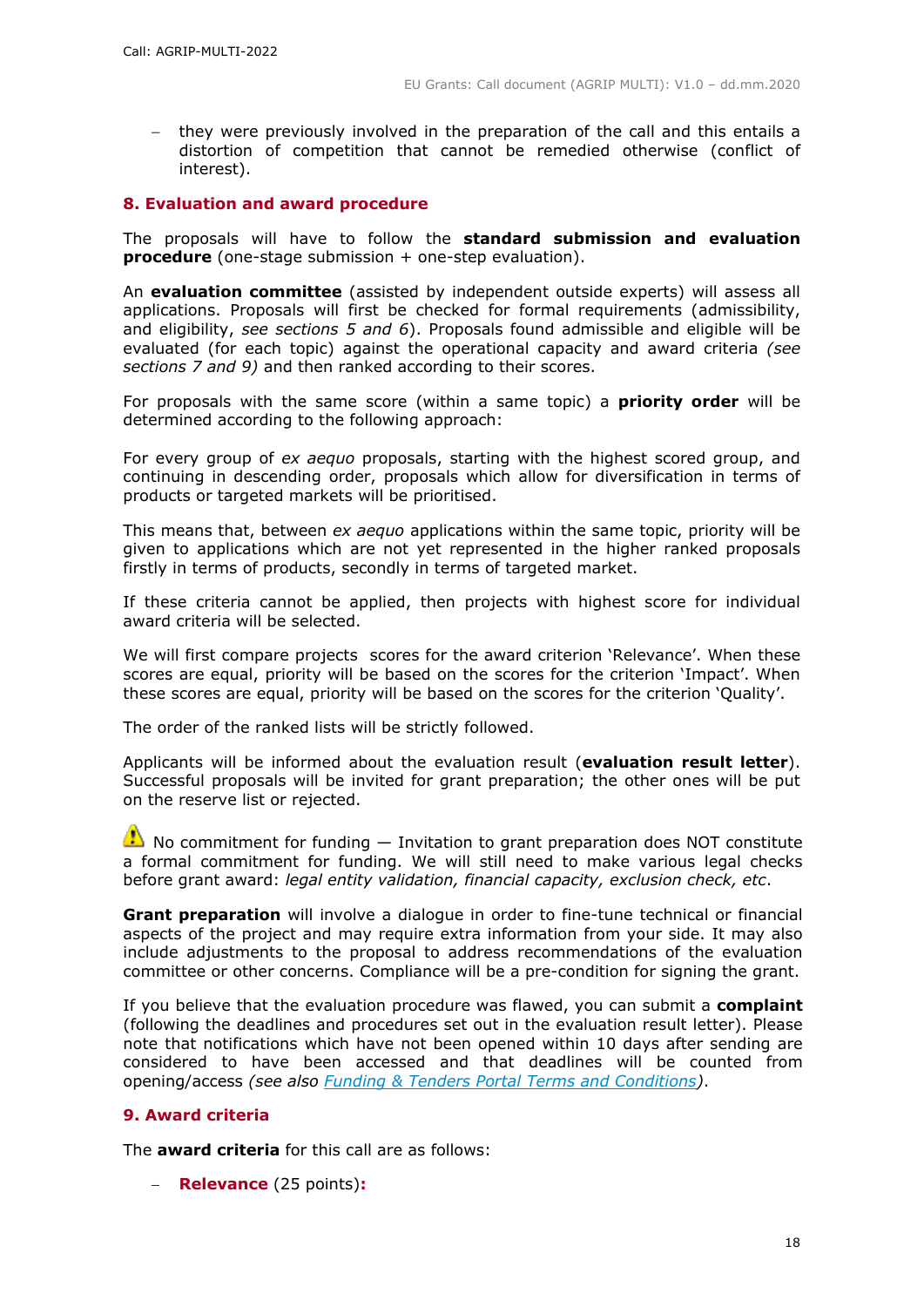- Relevance of the proposed action to the general and specific objectives listed in Article 2 of the Regulation (EU) No 1144/2014, to the aims listed in Article 3 of the same Regulation, as well as to priorities, objectives and expected results announced under the relevant thematic priority of the call.
- Contribution of the proposed information provision and promotion project in respect of the objectives of the climate and environmental ambition of the CAP, the Green Deal and Farm to Fork strategies, in particular concerning sustainability of production and consumption. For proposals targeting the internal market, alignment with the objectives of Europe's Beating Cancer Plan, in particular encouraging the shift to a more plant-based diet, with less red and processed meat<sup>16</sup> and other foods linked to cancer risks (e.g. alcoholic drinks).
- Quality and relevance of the market analysis.
- Coherence of the action strategy, specific objectives, target groups and key messages.
- Union message of the campaign.
- **Quality** (50 points)**:**
	- Suitable choice of activities with respect to objective and action strategy, adequate communication mix, synergy between activities.
	- Concise description of activities and deliverables.
	- Ouality of the proposed evaluation methods and indicators.
	- Suitable allocation of budget in relation to objectives and scope of activities.
	- Clear description of the estimated costs and accuracy of the budget.
	- Consistency between the estimated costs and deliverables.
	- Project organisation and management structure.
	- Internal quality control mechanisms and risk management.
- **Impact** (25 points)**:**
	- Impact of project at Union level.
	- Justification of the overall level of investment.

| <b>Award criteria</b>        | <b>Minimum</b><br>pass score | <b>Maximum</b><br>score |
|------------------------------|------------------------------|-------------------------|
| Relevance                    | 15                           | 25                      |
| Quality                      | 30                           | 50                      |
| Impact                       | 15                           | 25                      |
| <b>Overall (pass) scores</b> | 60                           | 100                     |

 <sup>16</sup> According to the Farm to Fork Strategy, red meat includes beef, pig meat, lamb, and goat meat and all processed meats.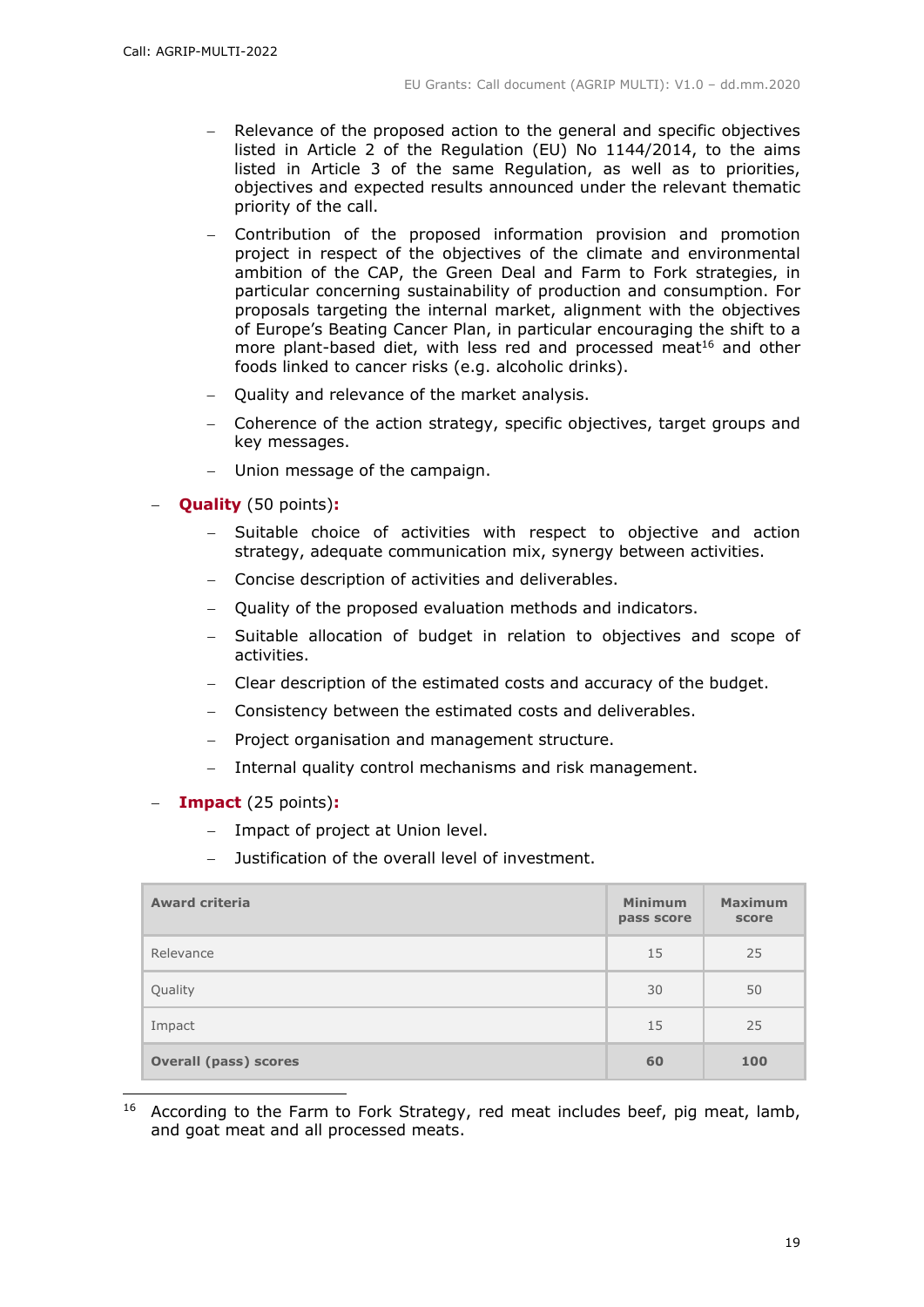Maximum points: 100 points.

Individual thresholds per criterion: 15/25, 30/50 and 15/25 points.

Overall threshold: 60 points.

Proposals that pass the individual thresholds AND the overall threshold will be considered for funding  $-$  within the limits of the available call budget. Other proposals will be rejected.

## **10. Legal and financial set-up of the Grant Agreements**

If you pass evaluation, your project will be invited for grant preparation, where you will be asked to prepare the Grant Agreement together with the EU Project Officer.

This Grant Agreement will set the framework for your grant and its terms and conditions, in particular concerning deliverables, reporting and payments.

The Model Grant Agreement that will be used (and all other relevant templates and guidance documents) can be found on [Portal Reference Documents.](https://ec.europa.eu/info/funding-tenders/opportunities/portal/screen/how-to-participate/reference-documents)

*Starting date and project duration*

The project starting date and duration will be fixed in the Grant Agreement *(Data Sheet, point 1)*. Normally the starting date will be after grant signature. It should not be later than 6 months after the date of entry into force of the grant agreement. Retroactive application can be granted exceptionally for duly justified reasons— but never earlier than the proposal submission date.

Project duration: minimum 12, maximum 36 months.

*Milestones and deliverables*

Milestones are not applicable for AGRIP calls. Screens/sections related to milestones can be left empty.

The deliverables for each project will be managed through the Portal Grant Management System and will be reflected in Annex 1 of the Grant Agreement.

*Form of grant, funding rate and maximum grant amount*

The grant parameters *(maximum grant amount, funding rate, total eligible costs, etc)* will be fixed in the Grant Agreement *(Data Sheet, point 3 and art 5)*.

Project budget: No limit. The grant awarded may be lower than the amount requested.

The grant will be a budget-based mixed actual cost grant (actual costs, with unit cost and flat-rate elements). This means that it will reimburse ONLY certain types of costs (eligible costs) and costs that were *actually* incurred for your project (NOT the *budgeted* costs). For unit costs and flat-rates, you can charge the amounts calculated as explained in the Grant Agreement *(see art 6 and Annex 2 and 2a)*.

The grant will be a mixed actual cost grant. This means that it will reimburse ONLY certain types of costs (eligible costs) and ONLY costs you *actually* incurred for your project (NOT the *budgeted* costs).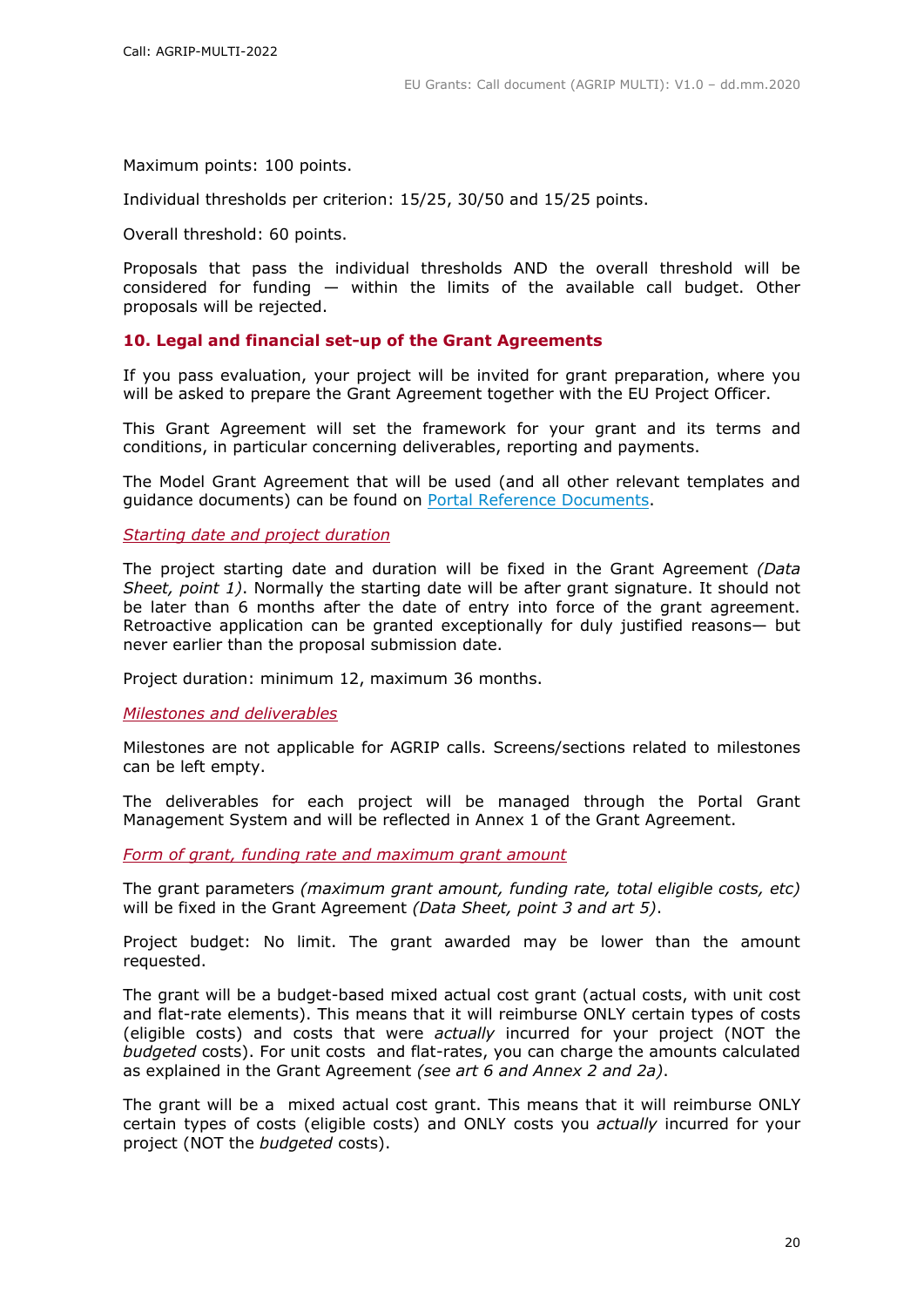The costs will be reimbursed at the funding rate fixed in the Grant Agreement 85% for beneficiaries that are established in EU Member States receiving financial assistance and 80% for beneficiaries from other countries.

Grants may NOT produce a profit (i.e. surplus of revenues + EU grant over costs). For-profit organisations must declare their revenues and, if there is a profit, we will deduct it from the final grant amount *(see art 22.3)*.

Moreover, please be aware that the final grant amount may be reduced in case of non-compliance with the Grant Agreement *(e.g. improper implementation, breach of obligations, etc)*.

*Budget categories and cost eligibility rules*

The budget categories and cost eligibility rules are fixed in the Grant Agreement *(Data Sheet, point 3, art 6 and Annex 2)*.

*Budget categories for this call:*

- A. Personnel costs
	- A.1 Employees, A.2 Natural persons under direct contract, A.3 Seconded persons
	- A.4 SME owners and natural person beneficiaries
- B. Subcontracting costs
- C. Purchase costs
	- C.1 Travel and subsistence
	- C.2 Equipment
	- C.3 Other goods, works and services
- D. Other cost categories
	- D.1 Financial support to third parties
- E. Indirect costs

*Specific cost eligibility conditions for this call:* 

- personnel costs:
	- $-$  SME owner/natural person unit cost<sup>17</sup>: Yes
- travel and subsistence unit cost<sup>18</sup>: No (only actual costs)
- equipment costs: depreciation
- other cost categories:

 costs for financial support to third parties: allowed for grants maximum amount per third party EUR 60 000, unless a higher amount is required because the objective of the action would otherwise be impossible or overly difficult to achieve and this is duly justified in the Application Form

Commission [Decision](https://ec.europa.eu/info/funding-tenders/opportunities/docs/2021-2027/common/guidance/unit-cost-decision-sme-owners-natural-persons_en.pdf) of 20 October 2020 authorising the use of unit costs for the personnel costs of the owners of small and medium-sized enterprises and beneficiaries that are natural persons not receiving a salary for the work carried out by themselves under an action or work programme (C(2020)7715).

<sup>&</sup>lt;sup>18</sup> Commission **Decision** of 12 January 2021 authorising the use of unit costs for travel, accommodation and subsistence costs under an action or work programme under the 2021-2027 multi-annual financial framework (C(2021)35).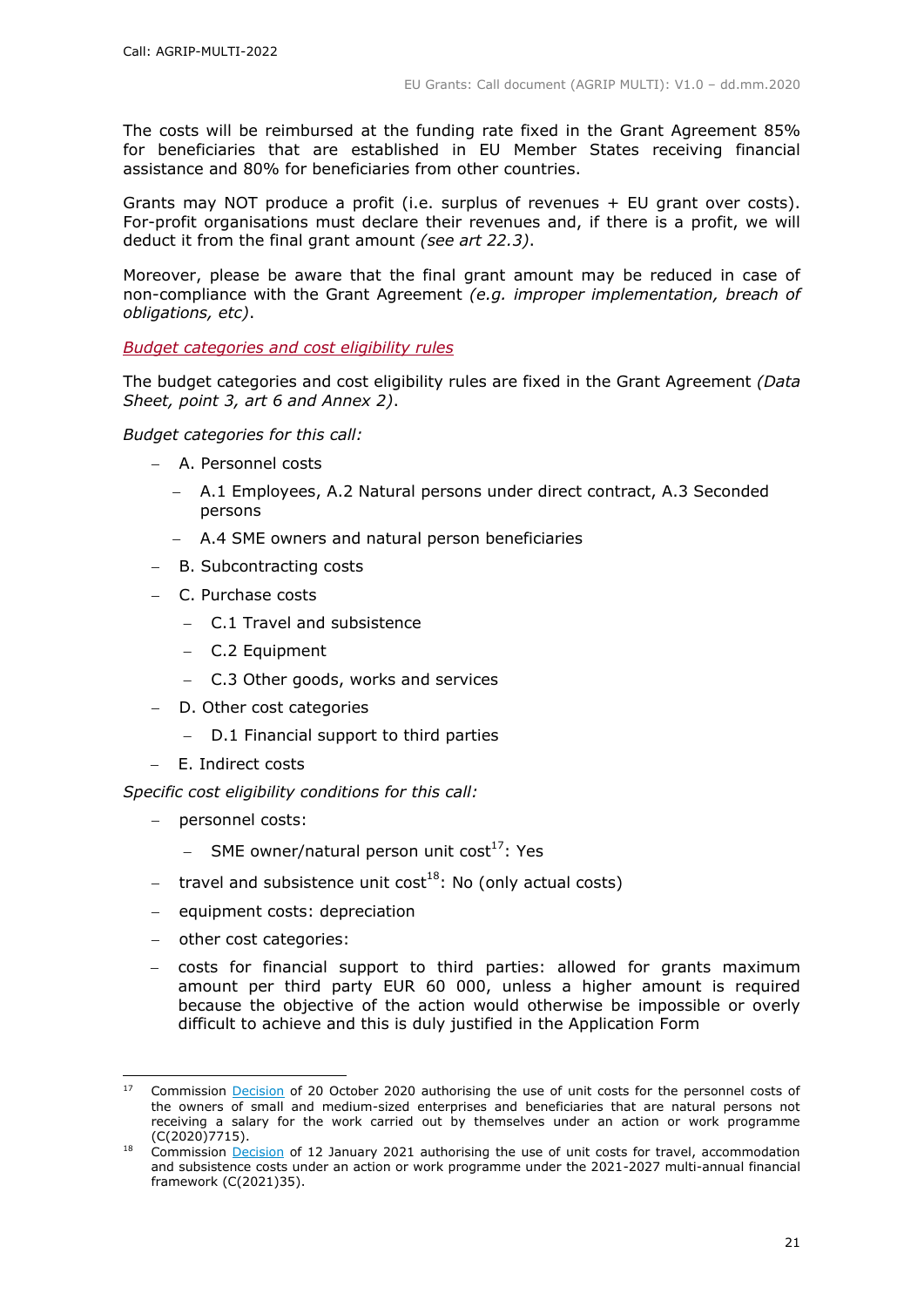- indirect cost flat-rate: 4% of the personnel costs (category A, except volunteers costs, if any)
- VAT: non-deductible VAT is eligible (but please note that since 2013, VAT paid by beneficiaries that are public bodies acting as public authority is NOT eligible)
- divers:
	- in-kind contributions for free are allowed, but cost-neutral, i.e. they cannot be declared as cost
	- $-$  inception meeting: costs for inception meeting organised by the granting authority are eligible (travel costs for maximum 2 persons, return ticket to Brussels and accommodation for one night) only if the meeting takes place after the project starting date set out in the Grant Agreement; the starting date can be changed through an amendment, if needed
	- financial contributions given by third parties, specifically to be used for the costs that are eligible under the action are not allowed, except if given by the members of the beneficiary's organisation

*Reporting and payment arrangements* 

The reporting and payment arrangements are fixed in the Grant Agreement *(Data Sheet, point 4 and art 21 and 22)*.

After grant signature, you will normally receive **prefinancing** to start working on the project (float of normally 20% of the maximum grant amount). The prefinancing will be paid 30 days from entry into force/10 days before starting date/financial guarantee (if required) — whichever is the latest.

There will be an **interim payment** (with detailed cost reporting) at the end of each year of completed implementation of the action.

**Payment of the balance**: At the end of the project, we will calculate your final grant amount. If the total of earlier payments is higher than the final grant amount, we will ask the coordinator to pay back the difference (recovery).

All payments will be made to the coordinator.

**Please be aware that payments will be automatically lowered if one of your** consortium members has outstanding debts towards the EU (granting authority or other EU bodies). Such debts will be offset by us  $-$  in line with the conditions set out in the Grant Agreement *(see art 22)*.

Please also note that you are responsible for keeping records on all the work done and the costs declared.

#### *Certificates*

Depending on the type of action, size of grant amount and type of beneficiaries, you may be requested to submit different certificates. The types, schedules and thresholds for each certificate are fixed in the Grant Agreement *(Data Sheet, point 4 and art 24)*.

*Liability regime for recoveries*

The liability regime for recoveries will be fixed in the Grant Agreement *(Data Sheet point 4.4 and art 22).*

For beneficiaries, it is one of the following: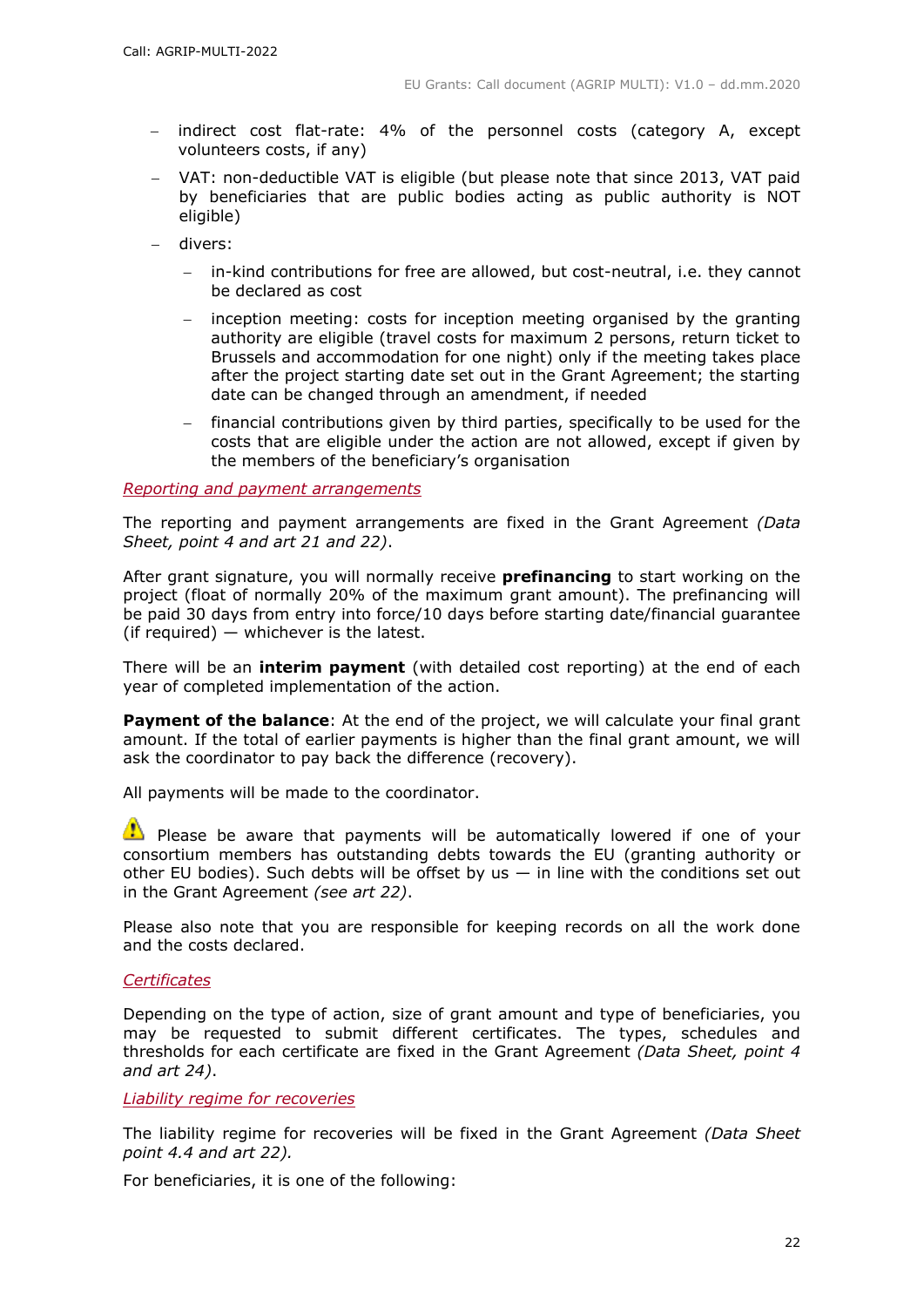- limited joint and several liability with individual ceilings *each beneficiary up* to their maximum grant amount
- unconditional joint and several liability *each beneficiary up to the maximum grant amount for the action*

#### *Pre-financing guarantees*

If a pre-financing guarantee is required, it will be fixed in the Grant Agreement *(Data Sheet, point 4)*. The amount will be set during grant preparation and it will normally be equal or lower than the pre-financing for your grant.

The guarantee should be in Euro and issued by an approved bank/financial institution established in an EU Member State.

Amounts blocked in bank accounts will NOT be accepted as financial guarantees.

Pre-financing guarantees are formally NOT linked to individual consortium members, which means that you are free to organise how to provide the guarantee amount *(by one or several beneficiaries, for the overall amount or several guarantees for partial amounts, by the beneficiary concerned or by another beneficiary, etc)*. It is however important that the requested amount is covered and that the guarantee(s) are sent to us in time to make the pre-financing (scanned copy via Portal AND original by post).

If agreed with us, the bank guarantee may be replaced by a guarantee from a third party.

The guarantee will be released at the end of the grant, in accordance with the conditions laid down in the Grant Agreement.

*Provisions concerning the project implementation*

Security rules: *see Model Grant Agreement (art 13)*

Ethics rules: *see Model Grant Agreement (art 14)*

IPR rules: *see Model Grant Agreement (art 16 and Annex 5)*

- list of background: Yes
- rights of use on results: Yes

Communication, dissemination and visibility of funding: *see Model Grant Agreement (art 17 and Annex 5)*

- additional communication and dissemination activities Yes
- special logo: Yes

Specific rules for carrying out the action: *see Model Grant Agreement (art 18 and Annex 5)*

- specific rules for information and promotion campaigns for agricultural products
- specific rules for financial support to third parties.

*Non-compliance and breach of contract*

The Grant Agreement (chapter 5) provides for the measures we may take in case of breach of contract (and other non-compliance issues).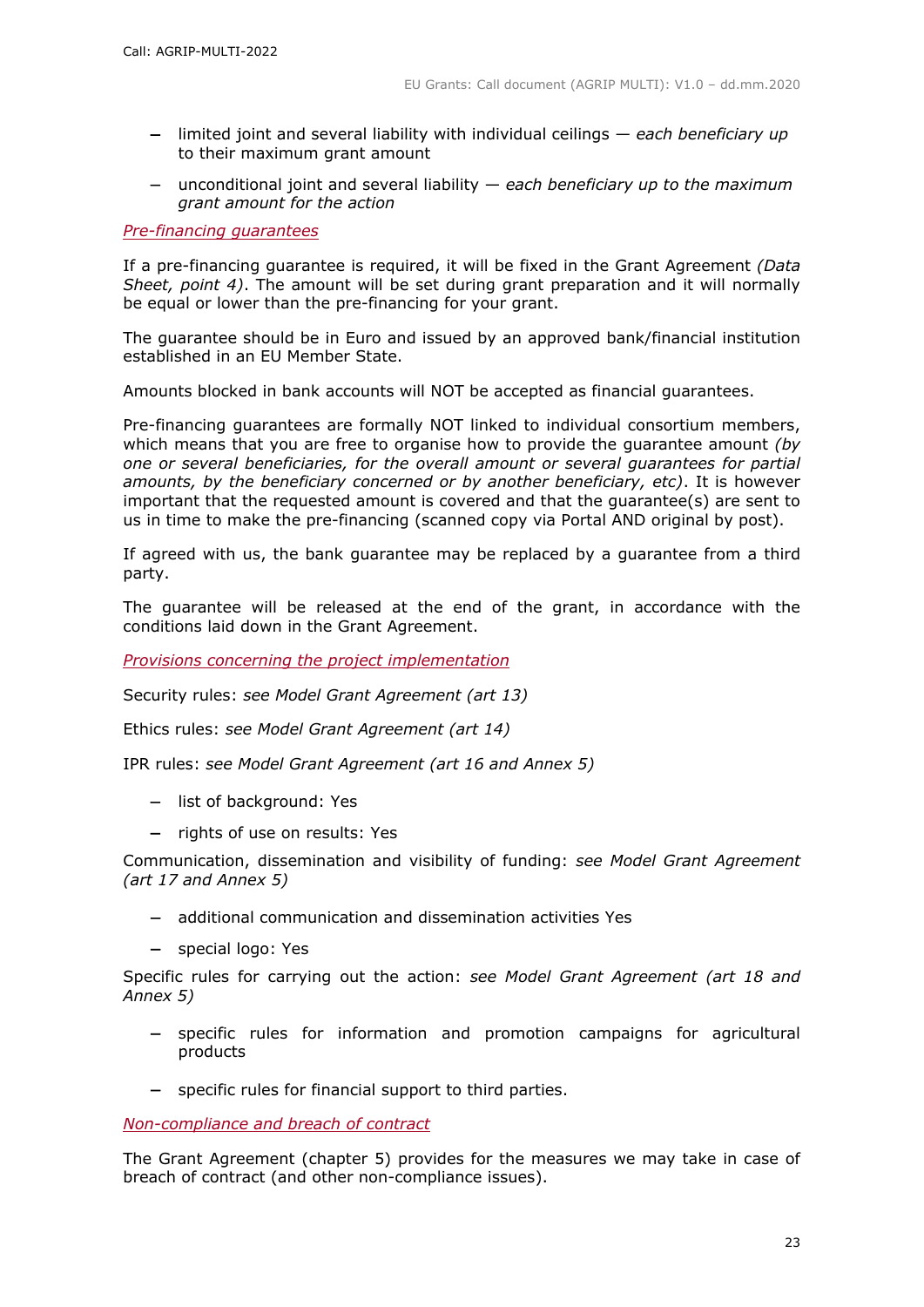For more information, *see AGA — [Annotated Grant Agreement](https://ec.europa.eu/info/funding-tenders/opportunities/docs/2021-2027/common/guidance/aga_en.pdf)*.

# **11. How to submit an application**

All proposals must be submitted directly online via the Funding & Tenders Portal Electronic Submission System. Paper applications are NOT accepted.

Submission is a **2-step process**:

#### a) **create a user account and register your organisation**

To use the Submission System (the only way to apply), all participants need to [create](https://webgate.ec.europa.eu/cas/eim/external/register.cgi)  [an EU Login user account.](https://webgate.ec.europa.eu/cas/eim/external/register.cgi)

Once you have an EULogin account, you can [register your organisation](https://ec.europa.eu/info/funding-tenders/opportunities/portal/screen/how-to-participate/participant-register) in the Participant Register. When your registration is finalised, you will receive a 9-digit participant identification code (PIC).

#### b) **submit the proposal**

Access the Electronic Submission System via the Topic page in the [Search Funding &](https://ec.europa.eu/info/funding-tenders/opportunities/portal/screen/opportunities/topic-search;freeTextSearchKeyword=;typeCodes=0,1;statusCodes=31094501,31094502,31094503;programCode=null;programDivisionCode=null;focusAreaCode=null;crossCuttingPriorityCode=null;callCode=Default;sortQuery=openingDate;orderBy=asc;onlyTenders=false;topicListKey=topicSearchTablePageState)  [Tenders](https://ec.europa.eu/info/funding-tenders/opportunities/portal/screen/opportunities/topic-search;freeTextSearchKeyword=;typeCodes=0,1;statusCodes=31094501,31094502,31094503;programCode=null;programDivisionCode=null;focusAreaCode=null;crossCuttingPriorityCode=null;callCode=Default;sortQuery=openingDate;orderBy=asc;onlyTenders=false;topicListKey=topicSearchTablePageState) section (or, for calls sent by invitation to submit a proposal, through the link provided in the invitation letter).

Submit your proposal in 3 parts, as follows:

- Part A includes administrative information about the applicant organisations (future coordinator, beneficiaries, affiliated entities and associated partners) and the summarised budget for the proposal. Fill it in directly online
- Part B (description of the action) covers the technical content of the proposal. Download the mandatory word template from the Submission System, fill it in and upload it as a PDF file
- Annexes (*see section 5*). Upload them as PDF file (single or multiple depending on the slots). Excel upload is sometimes possible, depending on the file type.

The proposal must keep to the **page limits** *(see section 5)*; excess pages will be disregarded.

Documents must be uploaded to the **right category** in the Submission System otherwise the proposal might be considered incomplete and thus inadmissible.

The proposal must be submitted **before the call deadline** (*see section 4*). After this deadline, the system is closed and proposals can no longer be submitted.

Once the proposal is submitted, you will receive a **confirmation e-mail** (with date and time of your application). If you do not receive this confirmation e-mail, it means your proposal has NOT been submitted. If you believe this is due to a fault in the Submission System, you should immediately file a complaint via the [IT Helpdesk](https://ec.europa.eu/info/funding-tenders/opportunities/portal/screen/support/helpdesks/contact-form)  [webform,](https://ec.europa.eu/info/funding-tenders/opportunities/portal/screen/support/helpdesks/contact-form) explaining the circumstances and attaching a copy of the proposal (and, if possible, screenshots to show what happened).

Details on processes and procedures are described in the [Online Manual.](https://ec.europa.eu/info/funding-tenders/opportunities/docs/2021-2027/common/guidance/om_en.pdf) The Online Manual also contains the links to FAQs and detailed instructions regarding the Portal Electronic Exchange System.

#### **12. Help**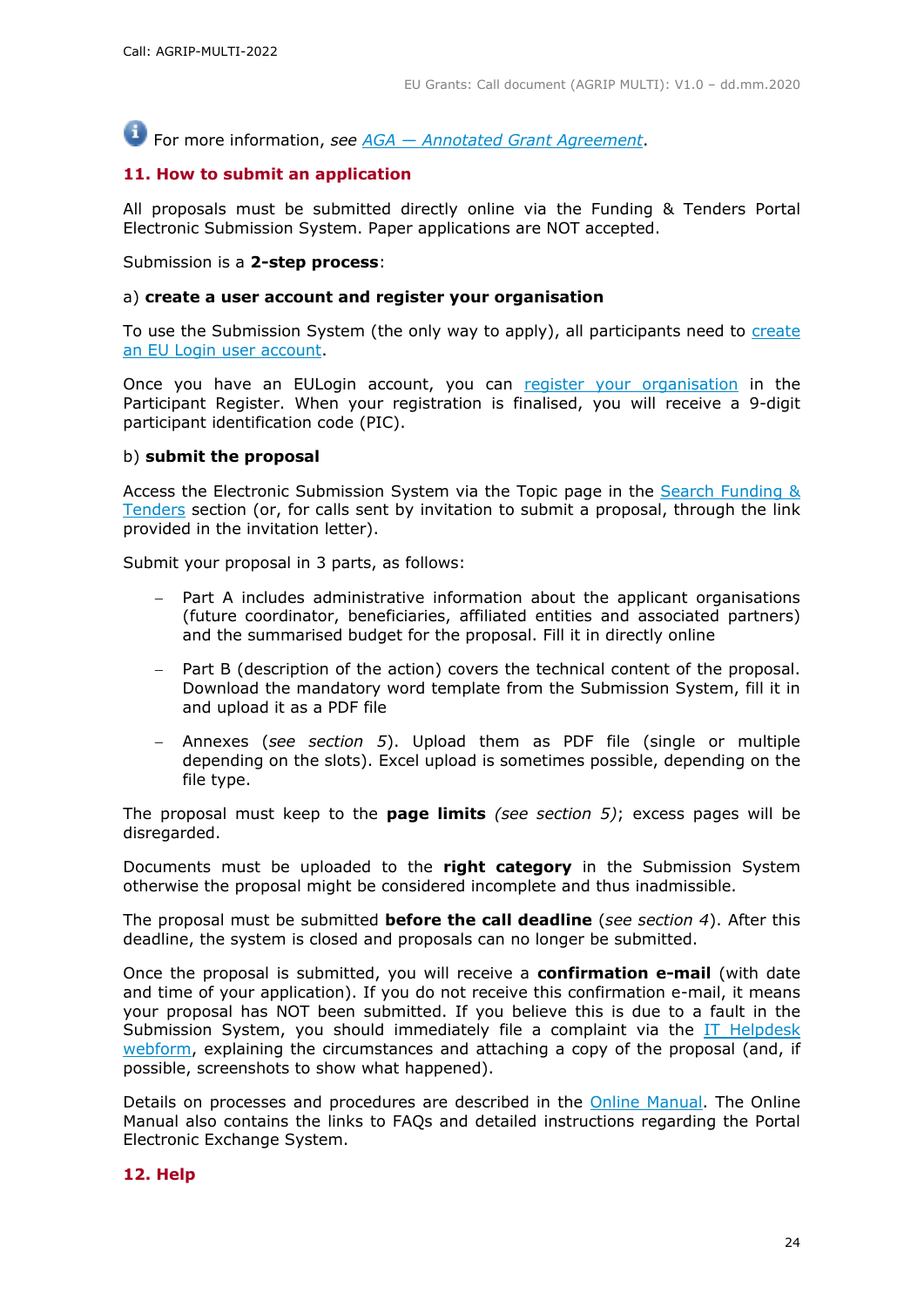As far as possible, *please try to find the answers you need yourself*, in this and the other documentation (we have limited resources for handling direct enquiries):

- [Online Manual](https://ec.europa.eu/info/funding-tenders/opportunities/docs/2021-2027/common/guidance/om_en.pdf)
- FAQs on the Topic page (for call-specific questions)
- [Portal FAQ](https://ec.europa.eu/info/funding-tenders/opportunities/portal/screen/support/faq;categories=;programme=null;actions=;keyword=) (for general questions)
- [Specific FAQ on the Promotion policy](https://ec.europa.eu/info/funding-tenders/opportunities/portal/screen/support/faq;type=0,1;categories=;programme=43298664;keyword=;freeTextSearchKeyword=;period=null;status=0,1;sortQuery=relevance;faqListKey=faqSearchTablePageState)

Please also consult the Topic page regularly, since we will use it to publish call updates.

#### *Contact*

For individual questions on the Portal Submission System, please contact the IT [Helpdesk.](https://ec.europa.eu/info/funding-tenders/opportunities/portal/screen/support/helpdesks/contact-form)

Non-IT related questions should be sent to the following email address: [REA-AGRI-](mailto:REA-AGRI-CALLS@ec.europa.eu)[GRANTS@ec.europa.eu.](mailto:REA-AGRI-CALLS@ec.europa.eu)

Please indicate clearly the reference of the call and topic to which your question relates *(see cover page)*.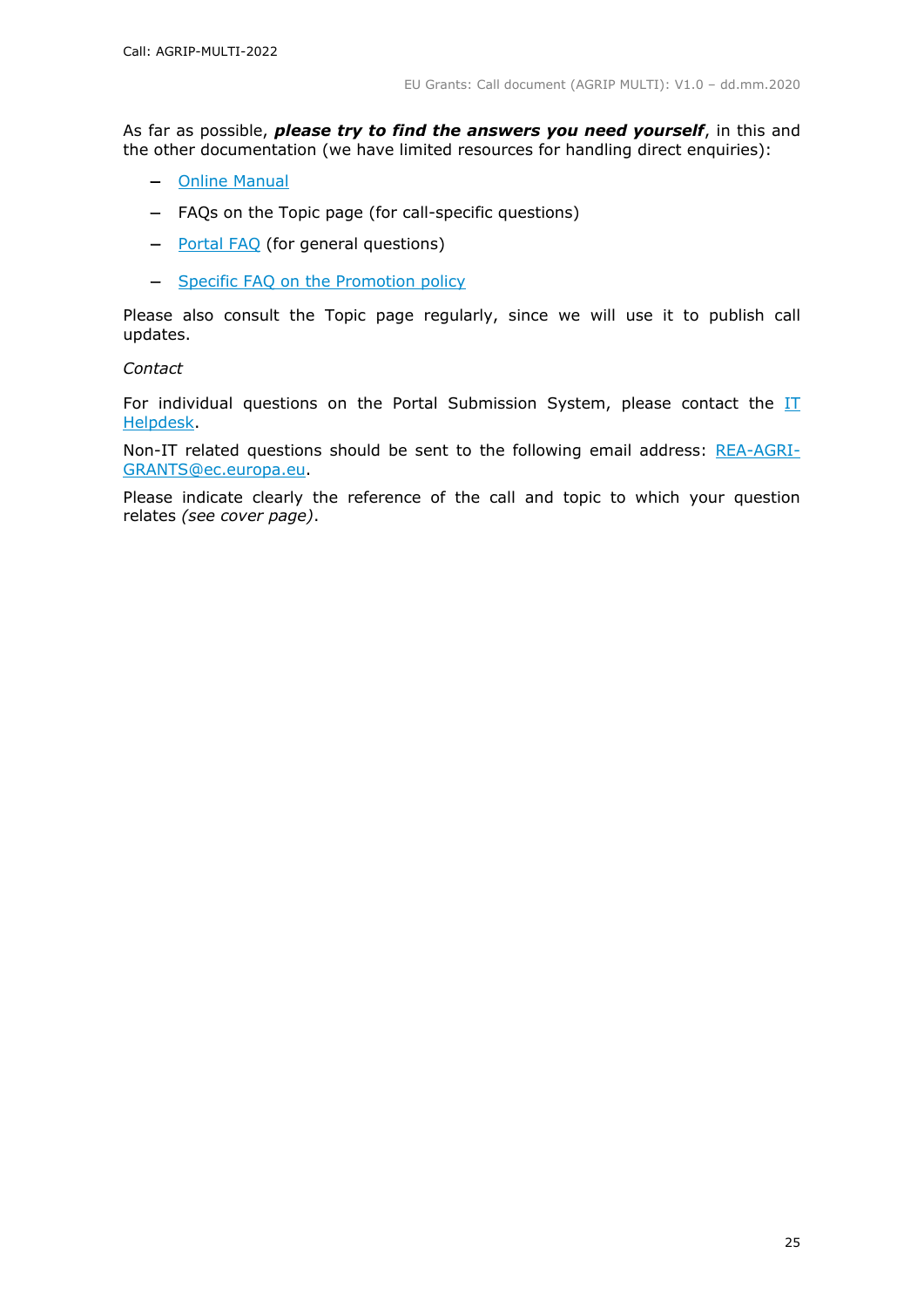# **13. Important**

# **IMPORTANT**

- **Don't wait until the end —** Complete your application sufficiently in advance of the deadline to avoid any last minute **technical problems**. Problems due to last minute submissions *(e.g. congestion, etc)* will be entirely at your risk. Call deadlines can NOT be extended.
- **Consult** the Portal Topic page regularly. We will use it to publish updates and additional information on the call (call and topic updates).
- **Funding & Tenders Portal Electronic Exchange System —** By submitting the application, all participants **accept** to use the electronic exchange system in accordance with the [Portal Terms & Conditions.](https://ec.europa.eu/info/funding-tenders/opportunities/docs/2021-2027/common/ftp/tc_en.pdf)
- **Registration —** Before submitting the application, all beneficiaries and associated partners must be registered in the **Participant Register**. The participant identification code (PIC) (one per participant) is mandatory for the Application Form.
- **Consortium roles —** When setting up your consortium, you should think of organisations that help you reach objectives and solve problems.

The roles should be attributed according to the level of participation in the project. Main participants should participate as **beneficiaries**; other entities can participate as associated partners, subcontractors, third parties giving in-kind contributions. **Associated partners** and third parties giving in-kind contributions should bear their own costs (they will not become formal recipients of EU funding). **Subcontracting** must be performed by third parties (not by one of the beneficiaries).

- **Coordinator —** In multi-beneficiary grants, the beneficiaries participate as consortium (group of beneficiaries). They will have to choose a coordinator, who will take care of the project management and coordination and will represent the consortium towards the granting authority. In mono-beneficiary grants, the single beneficiary will automatically be coordinator.
- **Associated partners** Applicants may participate with associated partners (i.e. partner organisations which participate in the action but without the right to get grant money). They participate without funding and therefore do not need to be validated.
- **Consortium agreement**  For practical and legal reasons it is recommended to set up internal arrangements that allow you to deal with exceptional or unforeseen circumstances (in all cases, even if not mandatory under the Grant Agreement). The consortium agreement also gives you the possibility to redistribute the grant money according to your own consortium-internal principles and parameters (for instance, one beneficiary can reattribute its grant money to another beneficiary). The consortium agreement thus allows you to customise the EU grant to the needs inside your consortium and can also help to protect you in case of disputes.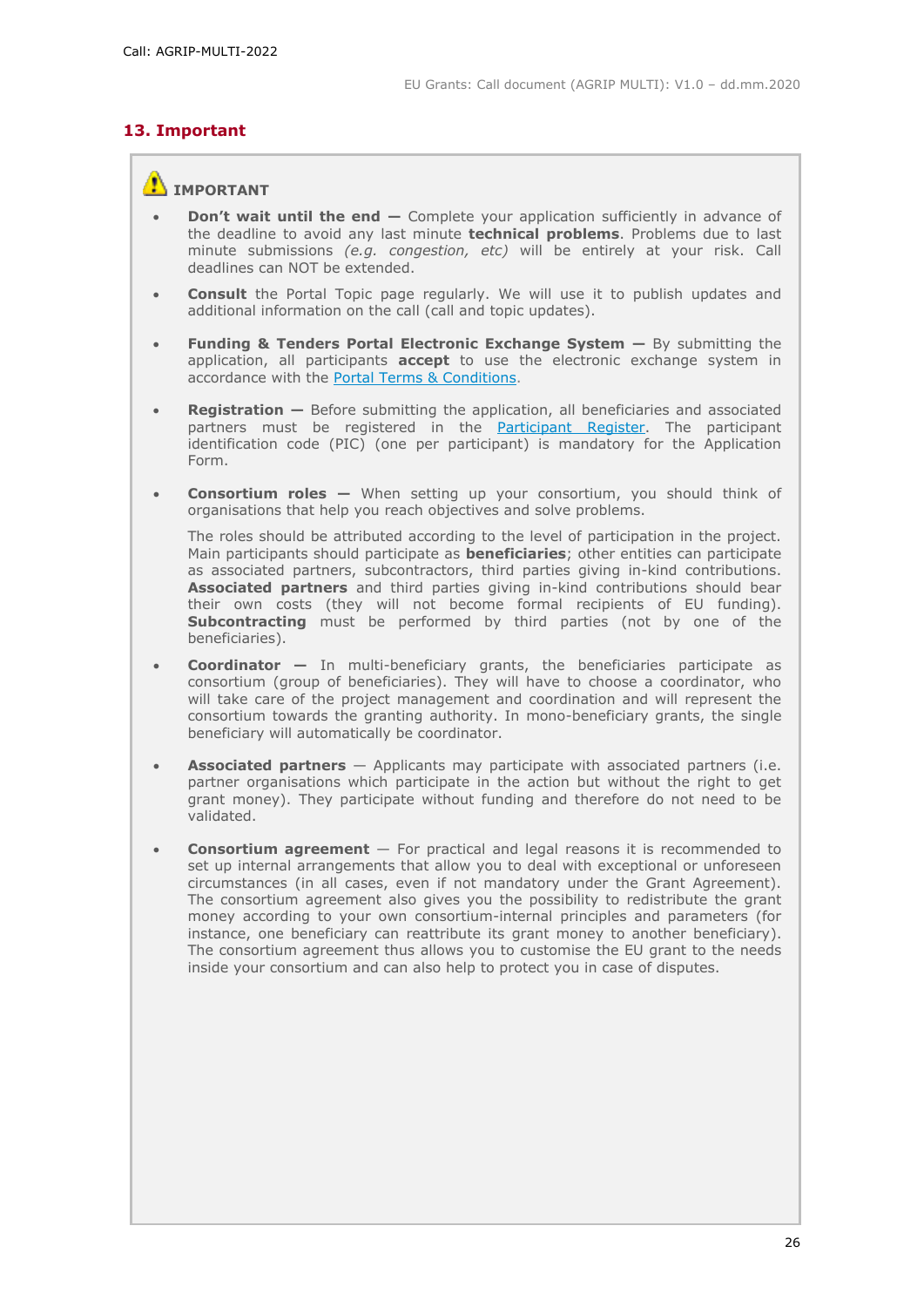- **Balanced project budget –** Grant applications must ensure a balanced project budget and sufficient other resources to implement the project successfully *(e.g. own contributions, income generated by the action, financial contributions from third parties, etc)*. You may be requested to lower your estimated costs, if they are ineligible (including excessive).
- **No-profit rule —** Grants may NOT give a profit (i.e. surplus of revenues + EU grant over costs). This will be checked by us at the end of the project.
- **No double funding —** There is a strict prohibition of double funding from the EU budget (except under EU Synergies actions). Outside such Synergies actions, any given action may receive only ONE grant from the EU budget and cost items may under NO circumstances declared to two different EU actions.
- **Completed/ongoing projects —** Proposals for projects that have already been completed will be rejected; proposals for projects that have already started will be assessed on a case-by-case basis (in this case, no costs can be reimbursed for activities that took place before the project starting date/proposal submission).
- **Combination with EU operating grants —** Combination with EU operating grants is possible, if the project remains outside the operating grant work programme and you make sure that cost items are clearly separated in your accounting and NOT declared twice *(see AGA — [Annotated Model Grant Agreement, art 6.2.E\)](https://ec.europa.eu/info/funding-tenders/opportunities/docs/2021-2027/common/guidance/aga_en.pdf).*
- **Multiple proposals —** Applicants may submit more than one proposal for *different* projects under the same call (and be awarded a funding for them).

Organisations may participate in several proposals.

BUT: if there are several proposals for *very similar* projects, only one application will be accepted and evaluated; the applicants will be asked to withdraw one of them (or it will be rejected).

- **Resubmission —** Proposals may be changed and re-submitted until the deadline for submission.
- **Rejection –** By submitting the application, all applicants accept the call conditions set out in this this Call Document (and the documents it refers to). Proposals that do not comply with all the call conditions will be **rejected**. This applies also to applicants: All applicants need to fulfil the criteria; if any one of them doesn't, they must be replaced or the entire proposal will be rejected.
- **Cancellation —** There may be circumstances which may require the cancellation of the call. In this case, you will be informed via a call or topic update. Please note that cancellations are without entitlement to compensation.
- **Language —** You can submit your proposal in any official EU language. However, for reasons of efficiency, we strongly advise you to use English. If you need the call documentation in another official EU language, please submit a request within 10 days after call publication (for the contact information, *see section 12*).